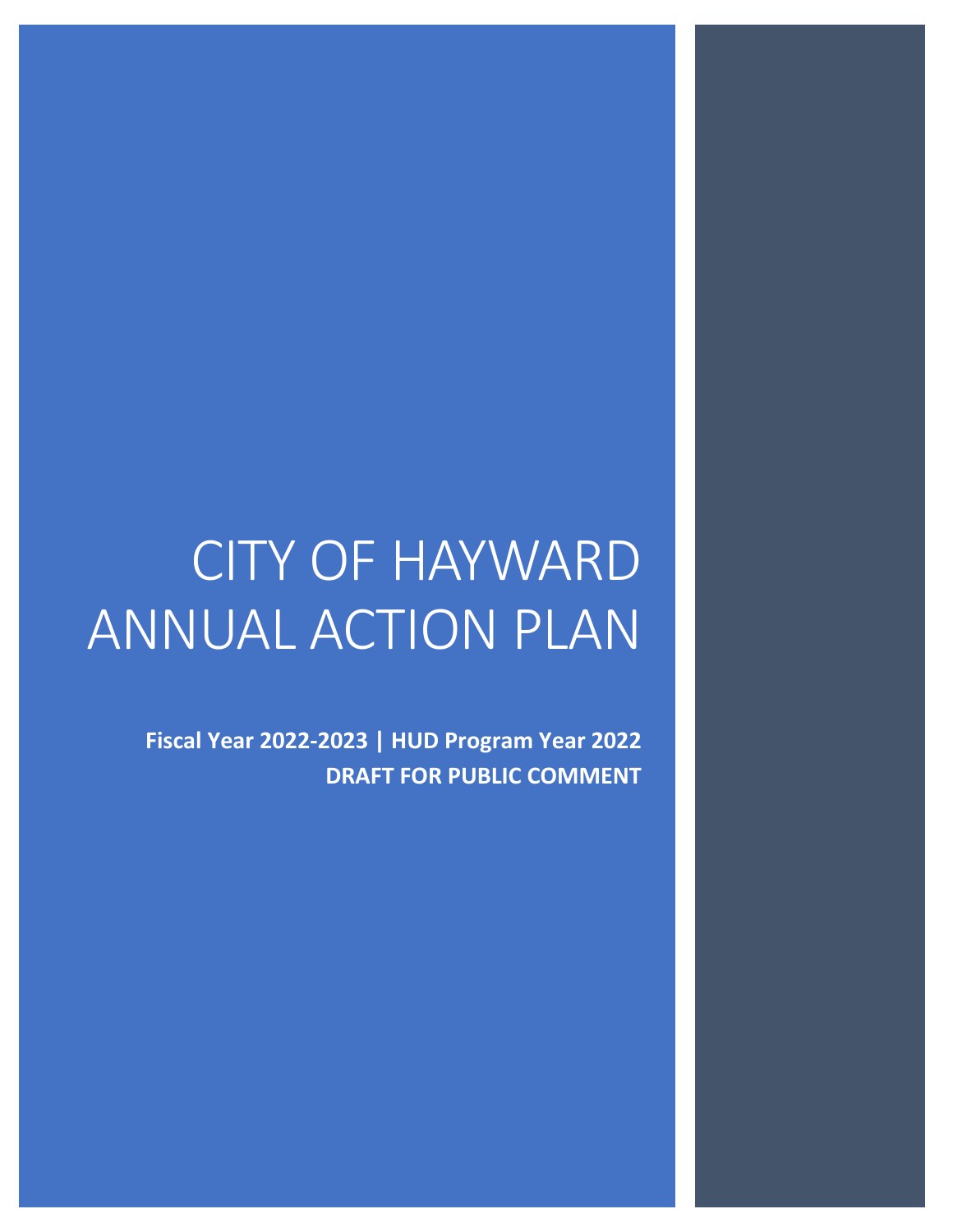## **Executive Summary**

## **AP-05 Executive Summary - 91.200(c), 91.220(b)**

#### **1. Introduction**

The FY 2022-2023 Annual Action Plan outlines proposed housing and community development objectives, activities, and budget in the City of Hayward. The plan includes information regarding federal, state, and local funding resources, a description of each activity to be implemented, and other actions that the City will take to address barriers to affordable housing, support anti-poverty strategies, and facilitate fair housing.

The Action Plan aligns with the City's FY 2020-2024 Consolidated Plan, which was implemented approved in June 2020. The Consolidated Plan is a comprehensive review of the City's housing and community development characteristics and needs, an inventory of resources available to meet those needs, and a five-year strategy for the use of those resources. This Action Plan serves as a one-year plan for achieving the five-year goals.

As of publication of this draft plan for public comment, the City has not received its FY 2022-2023 Community Development Block Grant (CDBG) entitlement grant award amount from the US Department of Housing and Urban Development (HUD). Staff estimated an allocation of \$1,300,000, which the City's Community Services Commission (CSC) used to make funding recommendations for FY 2022-2023. The CSC also made recommendations for the allocation of any additional funds received beyond staff's estimate. Staff will apply those recommendations when HUD releases the actual entitlement award amount and this plan will be updated with actual numbers before submission.

In preparing the proposed CDBG program budget, the following were considered: housing and community development priorities, the FY 2020-2024 Consolidated Plan, CDBG eligibility criteria, and ongoing COVID-19 impact and need. The City is proposing to allocate CDBG funds towards the following eligible activities:

- Program Administration (20%)
- Public Services (15%)
- Acquisition, Disposition, Clearance, and Relocation
- Public Facilities and Infrastructure Improvements
- Housing
- Economic Development

Activities will benefit low and moderate-income individuals and households.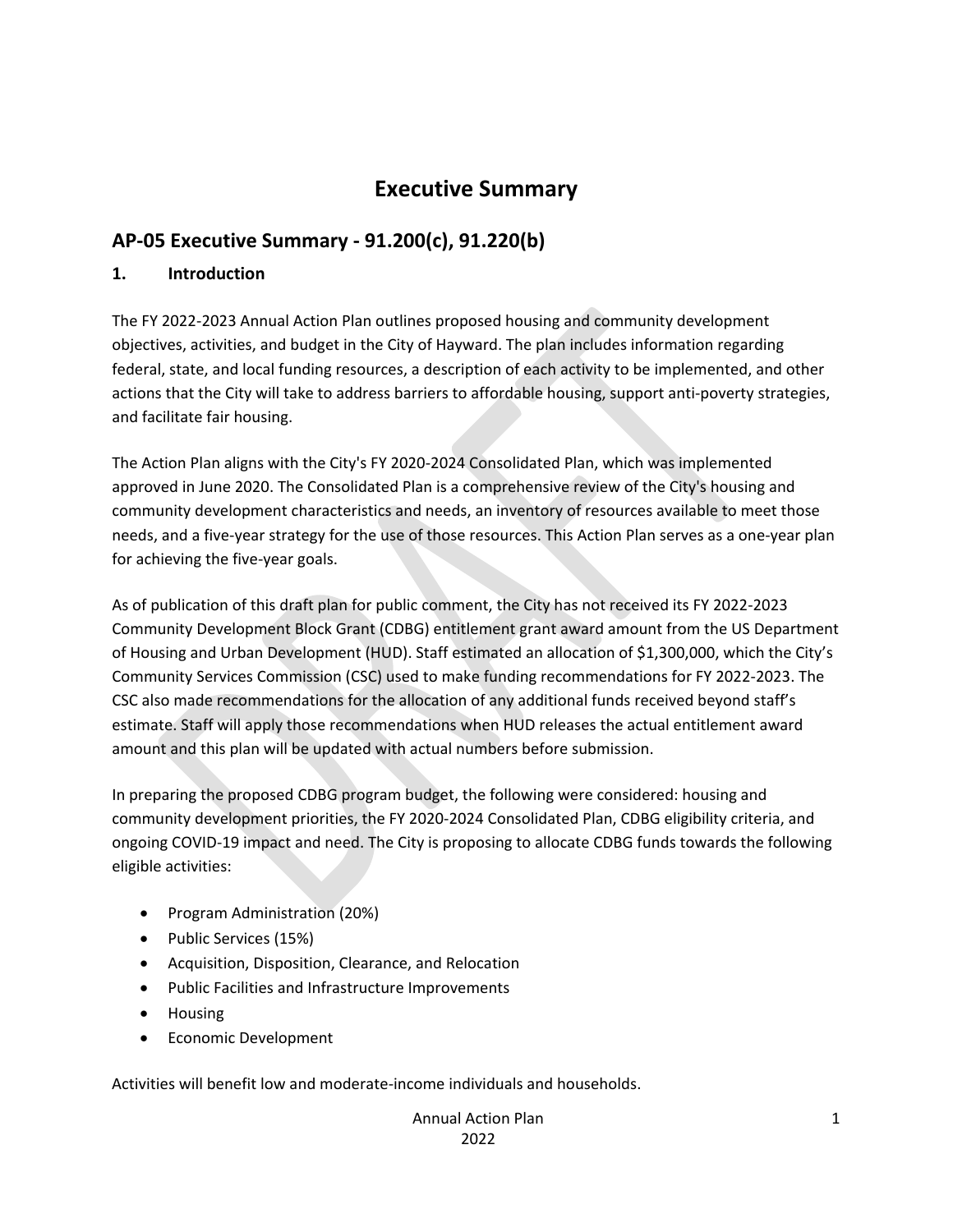## **2. Summarize the objectives and outcomes identified in the Plan**

This could be a restatement of items or a table listed elsewhere in the plan or a reference to another location. It may also contain any essential items from the housing and homeless needs assessment, the housing market analysis or the strategic plan.

The City's goals are detailed in Section AP-20. The projects that will be implemented to meet those goals and corresponding outcome indicators are in Section AP-35. The City is continuing working towards the projects and goals articulated in the FY 2021-2022 Action Plan, as priorities have not changed significantly in the past year.

For the FY 2022-2023 Action Plan, the City's projects and funded activities are informed by the Consolidated Plan as well as the City's Strategic Roadmap and the Let's House Hayward! Strategic Plan, which was included as an activity in the Strategic Roadmap and adopted in July 2021 to serve as a fiveyear plan for reducing homelessness in Hayward.

## **3. Evaluation of past performance**

This is an evaluation of past performance that helped lead the grantee to choose its goals or projects.

The City regularly monitors progress on activities carried out in the Annual Action Plan to ensure compliance with program requirements. Evaluation takes place during the application and funding process (referred to as the Community Agency Funding Process), after sub-grantee contracting has been executed, and at the conclusion of each program year through the HUD-mandated Consolidated Annual Performance Evaluation Report (CAPER). Agreements with sub-recipients and Memoranda of Understandings (MOUs) with other public agencies or internal departments set clear performance measures, reporting procedures, timelines, and budgets against which goals are measured. City staff regularly monitor compliance with contracting requirements and performance goals through the implementation and review of quarterly performance reports, monthly reimbursement requests, and annual desk and on-site monitoring. City staff provide feedback to sub-grantees regarding areas of concern and findings where corrective action or improvements are required. City staff provide a public presentation to CSC each Fall reporting on the performance of CDBG-funded agencies from the prior fiscal year. Additionally, the City publishes its CAPER each year, aggregating data to analyze progress towards goals, cost effectiveness, community impact, and compliance with regulations. Additional Monitoring Standards and Procedures are outlined in the Alameda County HOME Consortium-wide Consolidated Plan. Contracting standards and policies and procedures can also be found in the City's CDBG Policies and Procedures Manual. Information obtained from all the evaluation and monitoring efforts is used to assist in the determination of which projects to allocate CDBG funds.

## **4. Summary of Resident Participation Process and consultation process**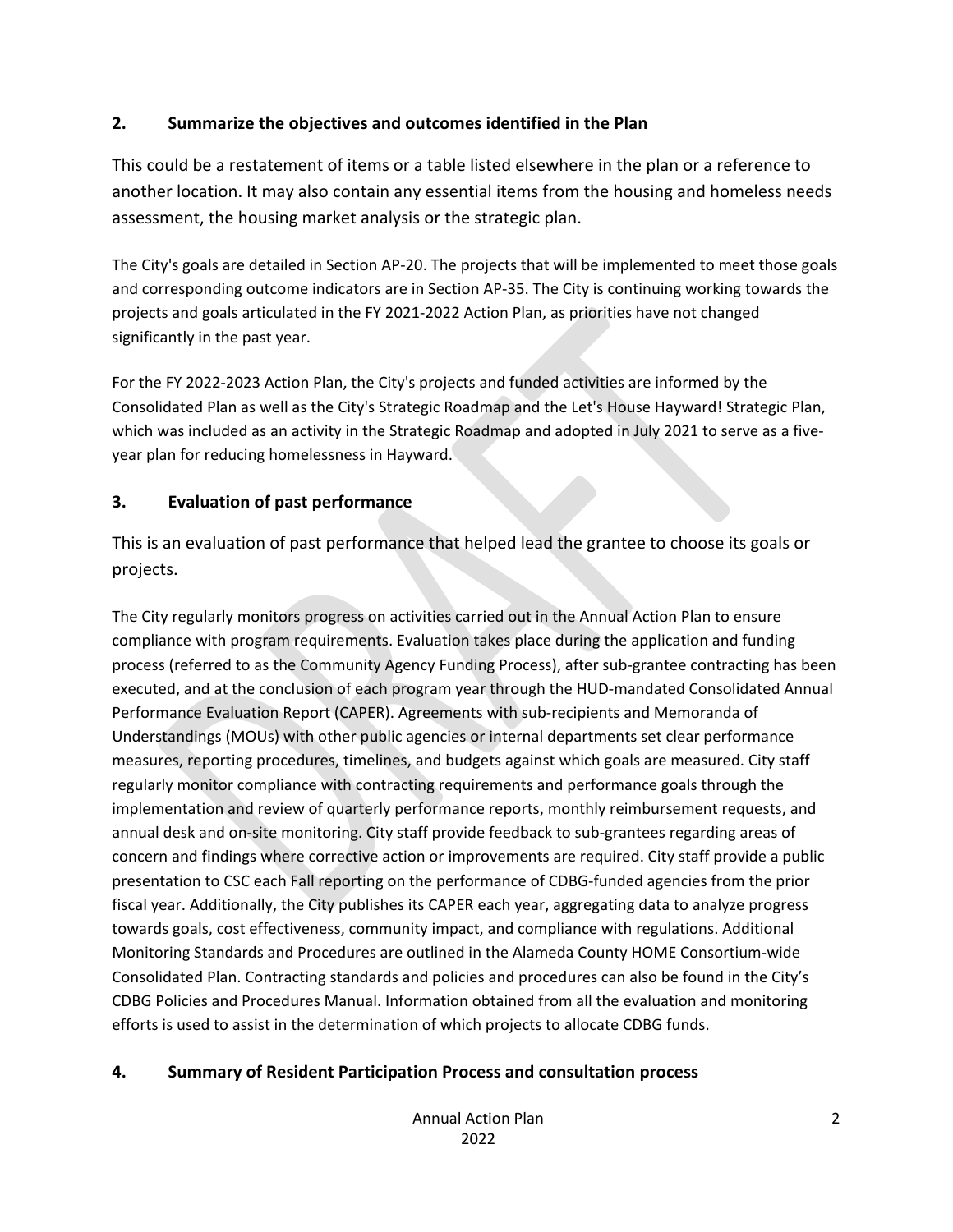Summary from resident participation section of plan.

City staff lead the preparation, implementation, and evaluation of the Consolidated and Action Plans, related reports, and community member participation and consultation processes. City staff across multiple divisions coordinate housing and community development activities, including administration of the CDBG, Social Services, and Paratransit programs. Programs are administered through one competitive grant application process each year. City staff review grant applications to ensure that CDBG eligibility and national objective criteria are addressed and to categorize proposals into the appropriate funding source category.

The CSC further reviews each grant proposal for merit, impact, and cost-effectiveness. The CSC is a seventeen-member volunteer-based entity appointed by City Council, with the primary responsibilities of reviewing proposals and establishing funding recommendations for consideration by Council. The CSC represents the larger Hayward community, with the only eligibility requirement to serve being residency within Hayward city limits. The CSC serves a key role in the CDBG Citizen Participation Plan process. All CSC meetings are open to the public and other stakeholders are welcome to offer public comments for consideration during the City's Community Agency Funding Process.

City Council receives funding recommendations from the CSC, with additional in-depth information from staff, and discusses the proposal at a public City Council Work Session. A formal City Council Public Hearing is conducted two to four weeks later, in which members of the public can address City Council regarding the CDBG funding recommendations. Ultimately, City Council has the final determination in authorizing CDBG grant awards at the local level. Throughout this process, the Annual Action Plan is posted online, with hard copies made available at City Hall, for public comment.

The City consults with neighboring jurisdictions, public agencies, members of the public, and aligns with other strategic planning efforts when establishing local priorities. Finally, as a member of the Alameda County HOME Consortium, the City also participates in the Consortium's Citizen Participation Plan process.

## **5. Summary of public comments**

This could be a brief narrative summary or reference an attached document from the Citizen Participation section of the Con Plan.

Each public meeting convened by City Council or the CSC opens with an agendized Public Comments section to provide an opportunity for members of the public to address the Commission and City Council and to comment on the funding process and recommendations. This plan is currently in draft state and public comments will be included in the final version before submission to HUD.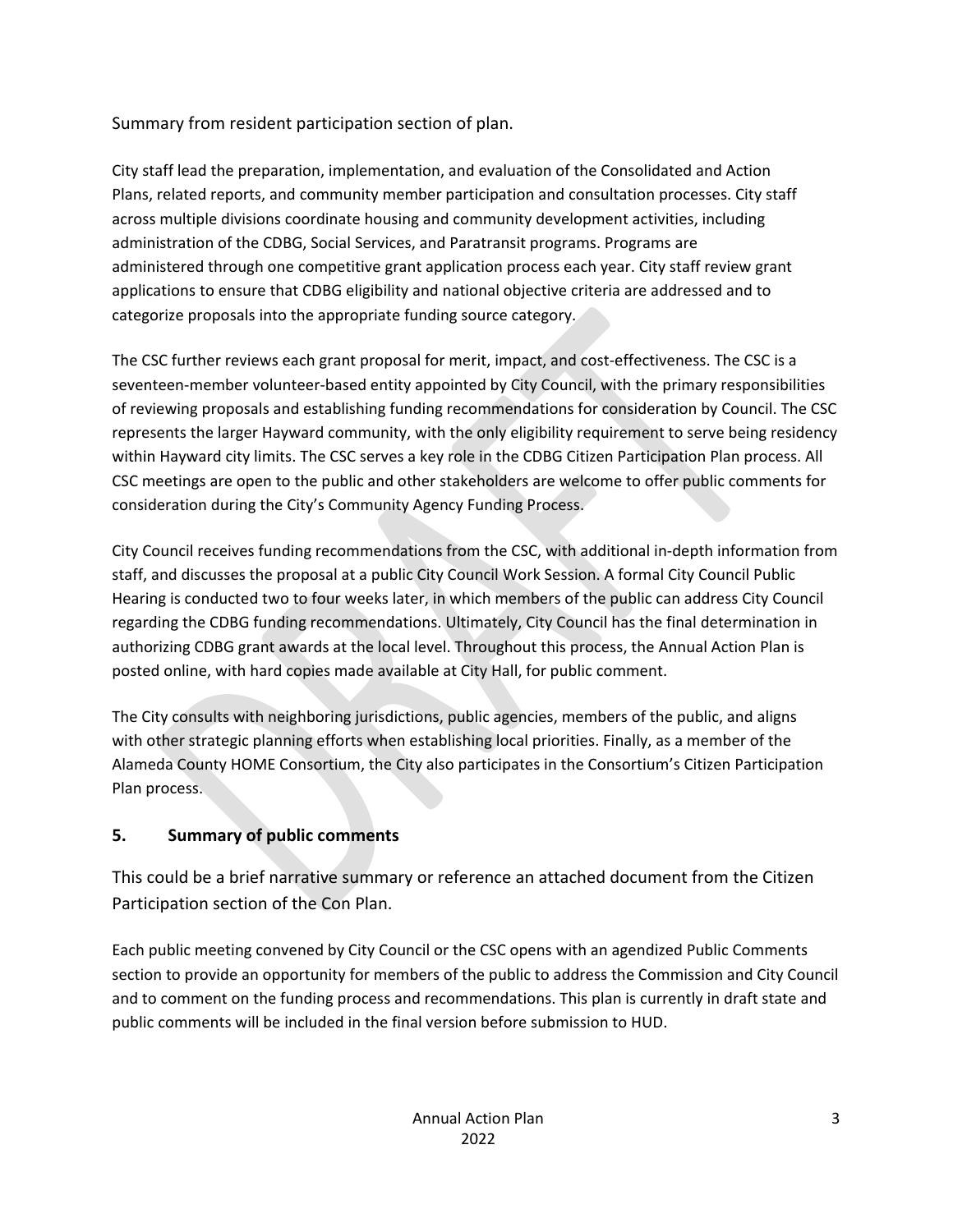#### **6. Summary of comments or views not accepted and the reasons for not accepting them**

This plan is currently in draft state and any public comments or views not accepted will be included in the final version before submission to HUD.

#### **7. Summary**

This Annual Action Plan and FY 2022-2023 proposed projects are consistent with the City of Hayward Council Priorities and meet HUD National Objectives.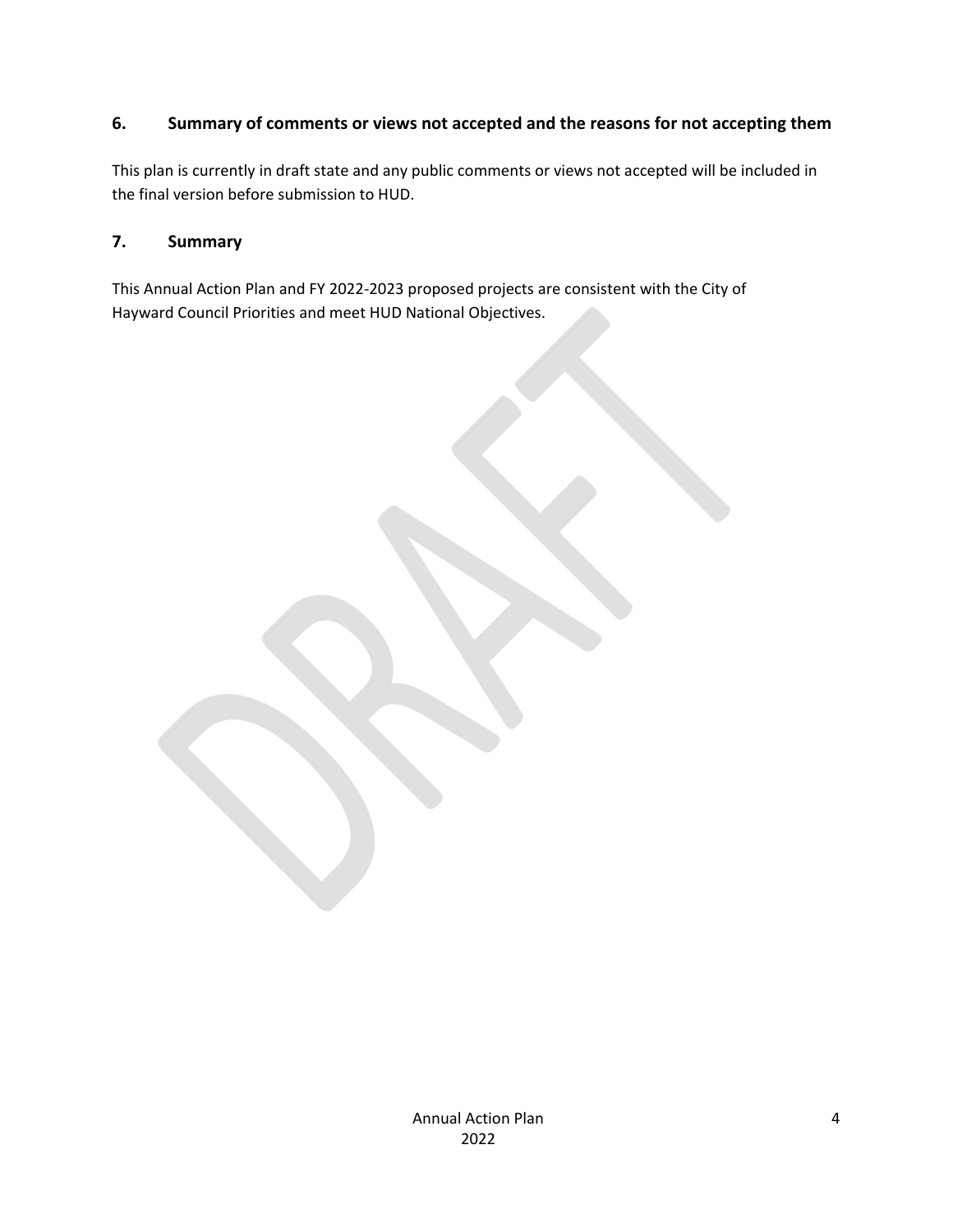## **PR-05 Lead & Responsible Agencies - 91.200(b)**

## **1. Agency/entity responsible for preparing/administering the Consolidated Plan**

The following are the agencies/entities responsible for preparing the Consolidated Plan and those responsible for administration of each grant program and funding source.

| <b>Agency Role</b>           | <b>Name</b>    |                |  | Department/Agency                  |                                                 |
|------------------------------|----------------|----------------|--|------------------------------------|-------------------------------------------------|
| Lead Agency                  |                | HAYWARD        |  |                                    |                                                 |
| <b>CDBG Administrator</b>    | <b>HAYWARD</b> |                |  | <b>Community Services Division</b> |                                                 |
| <b>HOPWA Administrator</b>   |                |                |  |                                    |                                                 |
| <b>HOME Administrator</b>    |                | Alameda County |  |                                    | Department of Housing and Community Development |
| <b>HOPWA-C Administrator</b> |                |                |  |                                    |                                                 |
|                              |                |                |  |                                    |                                                 |

**Table 1 – Responsible Agencies**

#### **Consolidated Plan Public Contact Information**

For comments on the Fiscal Year 2022-2023 Annual Action Plan, please contact Amy Cole-Bloom: 510-583-4252 or amy.cole@hayward-ca.gov.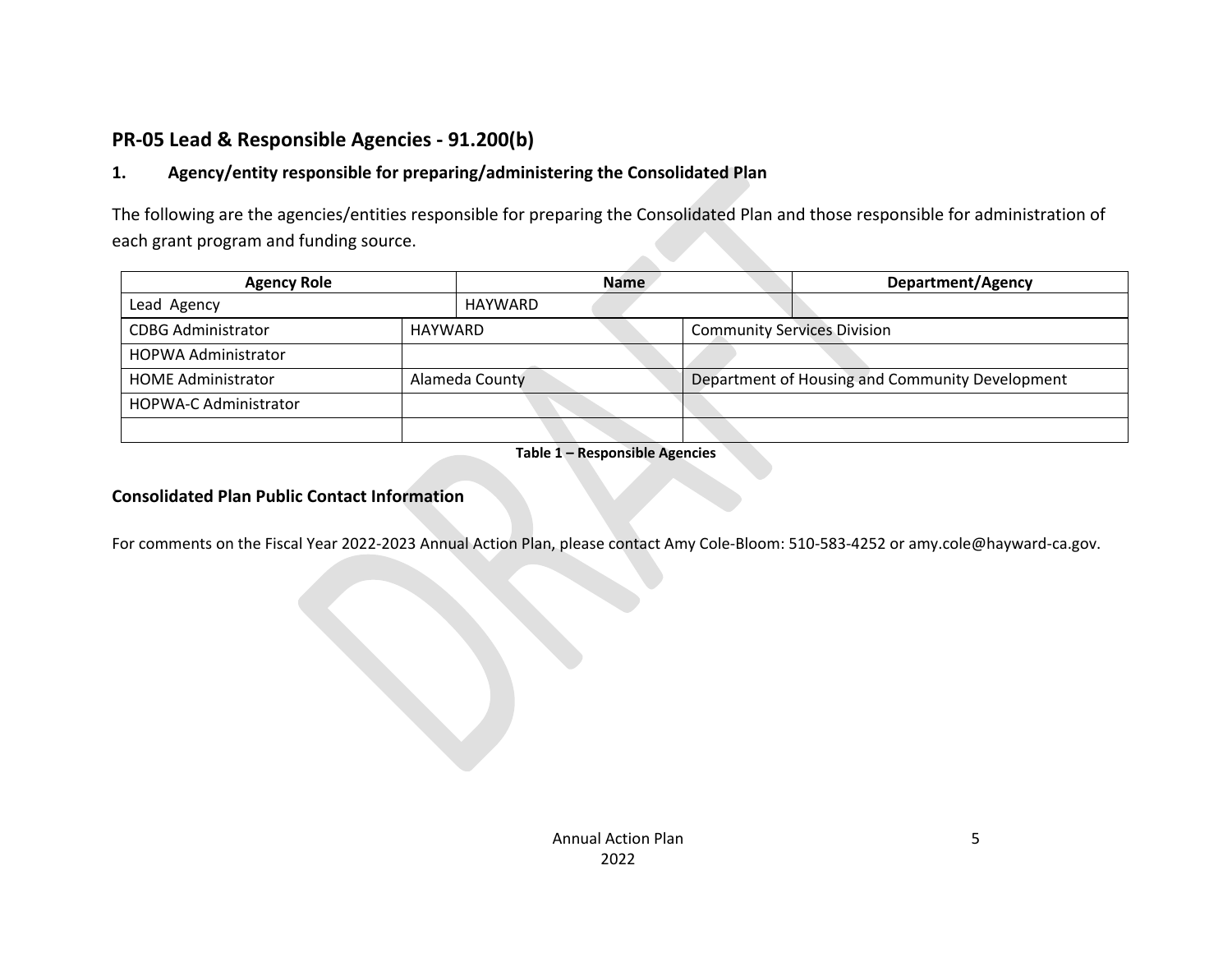## **AP-10 Consultation - 91.100, 91.200(b), 91.215(l)**

#### **1. Introduction**

The City of Hayward collaborates regularly with a variety of regional and local agencies, including nonprofit service providers, the regional Continuum of Care (EveryOne Home), Alameda County, and other surrounding cities in order to enhance coordination for responding to housing and other service needs, including homelessness, in the City and region.

## **Provide a concise summary of the jurisdiction's activities to enhance coordination between public and assisted housing providers and private and governmental health, mental health and service agencies (91.215(l)).**

Hayward and its partners at Alameda County have a history of collaborative efforts focused at the consumer or provider level, with a growing focus in the last decade on coordination at the systems level. Through its participation in the EveryOne Home Continuum of Care (CoC), Hayward has access to the CoC's enhanced coordination efforts by bringing together housing providers, public and private partners, and direct service agencies.

EveryOne Home is a collective impact initiative founded in 2007 to facilitate the implementation of Alameda County plan to end homelessness, known as the EveryOne Home Plan. In 2018, EveryOne Home updated that Plan now known as the Strategic Plan Update: Ending Homelessness in Alameda County. The Strategic Update recommends actions aimed at reducing homelessness by 1) preventing homelessness; 2) ensuring safer and more dignified conditions for those experiencing homelessness; and 3) increasing permanent homes.

The EveryOne Home Governance Charter memorializes how stakeholders govern the collective impact initiative to end homelessness and meet the federally-defined responsibilities of operating a HUD Continuum of Care as found in the Continuum of Care Program Rule at §578. In fulfillment of those agreements EveryOne Home convenes stakeholders, develops policies for the housing crisis response system, and tracks outcomes through the following committees: EveryOne Home Membership, Leadership Board, Results Based Accountability, HUD CoC Committee, HMIS Oversight Committee, System Coordination Committee, and Youth Action Board. Stakeholders include people with lived experience of homelessness, elected officials, advocacy groups, and service providers as well as county and city government administrators.

In 2020, EveryOne Home, with the support of HUD technical assistance from Abt Associates convened and facilitated a community process aimed at developing a model homeless response system through the framework of racial equity. The process engaged a variety of community members, non-profit and for-profit housing providers, and community-based agencies providing health, mental health, and supportive services. It resulted in specific crisis and permanent housing inventory recommendations in a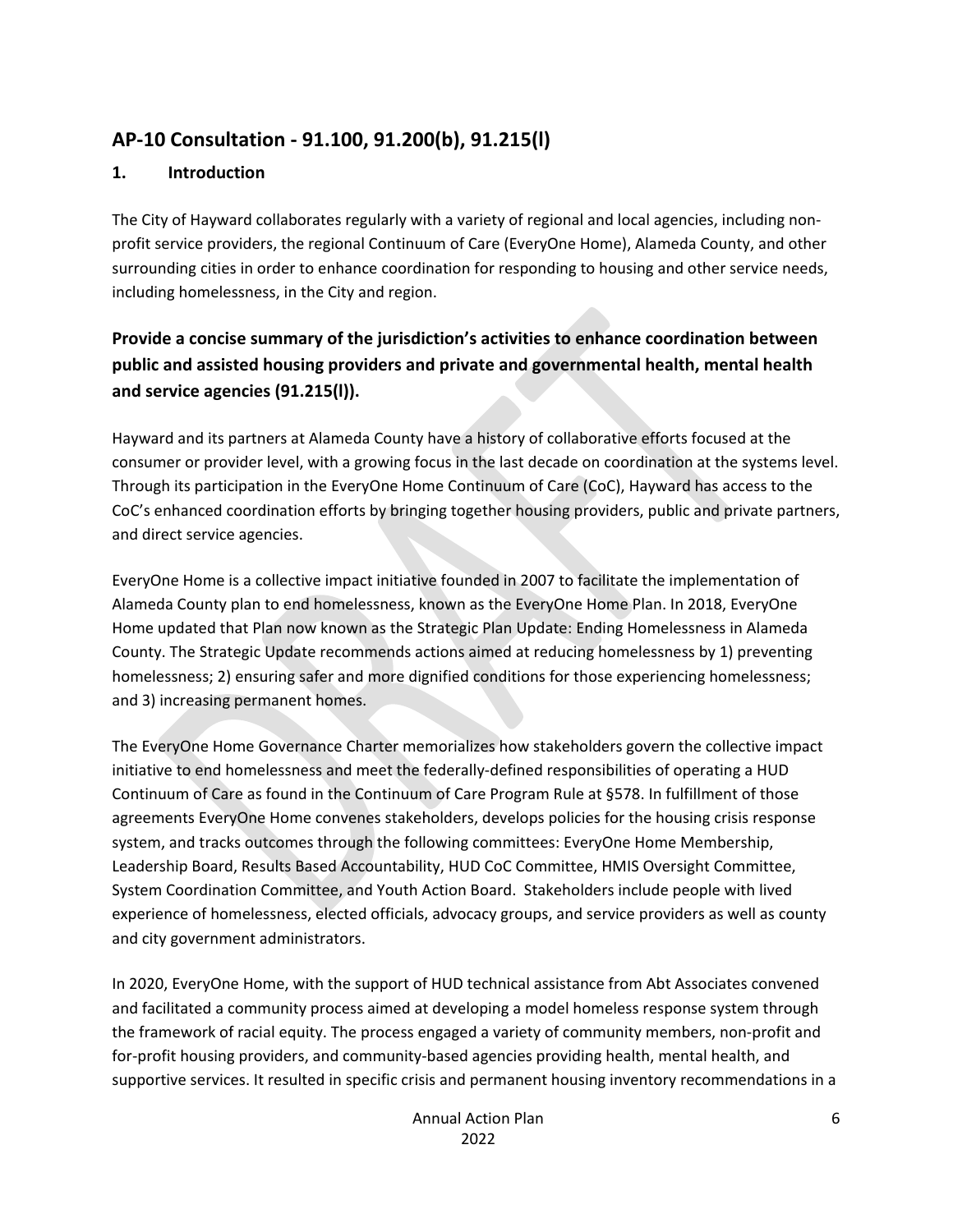report titled *Centering Racial Equity in Homeless System Design* and can be viewed on the EveryOne Home website or by contacting City of Hayward Community Services Division staff for a copy. Since then, leadership across the Continuum of Care are working together to implement this optimal system design that will effectively address the crisis needs of people experiencing homelessness and their permanent housing needs. Community stakeholders have agreed to use the racially equitable system model to guide strategic funding decisions for existing and new federal, state, and local resources.

In Fall 2021, Alameda County began developing the *Home Together 2026 Community Plan*, building on the *Centering Racial Equity in Homeless System Design* work. *Home Together 2026* outlines the goals, strategies, and investments required to drastically reduce homelessness and racial disparities in Alameda County by 2026. The City of Hayward intends to endorse the *Home Together 2026* plan by May 2022.

## **Describe coordination with the Continuum of Care and efforts to address the needs of homeless persons (particularly chronically homeless individuals and families, families with children, veterans, and unaccompanied youth) and persons at risk of homelessness.**

Stakeholders in Alameda County have been assessing the needs of persons experiencing homelessness and working to improve our response across the county since the founding of Alameda County-wide Homeless Continuum of Care Council in 1997. The collaboration includes cities and Alameda County government agencies representing multiple systems of care that share overlapping client populations, including but not limited to homelessness services, HIV/AIDS services, behavioral health services, foster care, veteran's services, health care services, and probation/parole. The City partners with EveryOne Home in its implementation of the *Centering Racial Equity in Homeless System Design* and, as described in the previous section, will partner with the County as it updates and implements the *Home Together 2026 Community Plan*.

EveryOne Home coordinates local efforts to address homelessness, seeking to maintain the existing service capacity, establish inter-jurisdictional cooperation, and build new partnerships that generate greater resources for the continuum of housing and support services. EveryOne Home leverages substantial federal, state, and local resources for homeless housing and services, standardize data collection, and facilitate a year-round process of collaboration. EveryOne Home includes representation from HOME Consortium jurisdictions and CDBG entitlement jurisdictions in the County, service providers and advocates, homeless or formerly homeless persons, representatives of the faith community, business representatives, and education and health care professionals. The City participates in EveryOne Home subcommittees, attends its public meetings, engages with its planning processes, and participates in the bi-annual homelessness Point-in-Time Count facilitated by EveryOne Home and the County. Additionally, the City leverages its partnership with EveryOne Home in local planning processes, utilizing the CoC staff's expertise and support coordinating data collection and community engagement.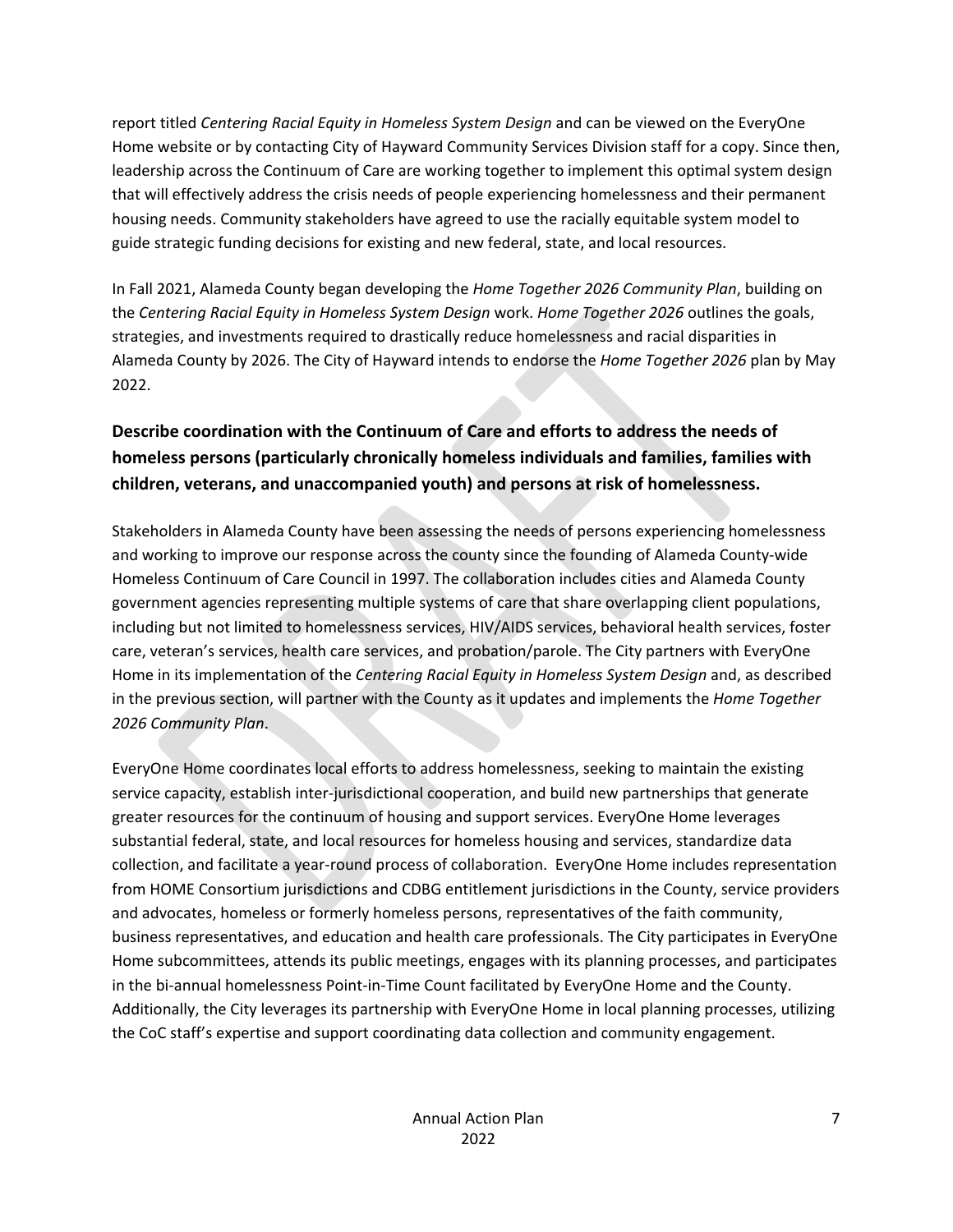**Describe consultation with the Continuum(s) of Care that serves the jurisdiction's area in determining how to allocate ESG funds, develop performance standards for and evaluate outcomes of projects and activities assisted by ESG funds, and develop funding, policies and procedures for the operation and administration of HMIS**

The City of Hayward is not an entitlement Emergency Solutions Grant (ESG) grantee. However, the City works in collaboration with the local CoC to determine the need for local funds. The City consults with the CoC to develop performance standards and evaluate the outcomes of projects and activities funded with CDBG in alignment with ESG goals.

Should the City receive any ESG funds during the current Consolidated Plan period, staff will consult with EveryOne Home and utilize the Alameda County Priority Home Partnership ESG Policies and Procedures Manual, which covers policies and procedures for all ESG recipients and sub-recipients operating programs within Alameda County. Through HMIS and leadership of the EveryOne Home Performance Management Committee, the Alameda County Housing and Community Development Department supports the EveryOne Home initiative to establish system wide outcomes and to evaluate effectiveness of programs against those outcomes. These outcomes include shortening the period of time individuals are homeless and reducing the recidivism rates for individuals who may re-enter homelessness.

## **2. Agencies, groups, organizations and others who participated in the process and consultations**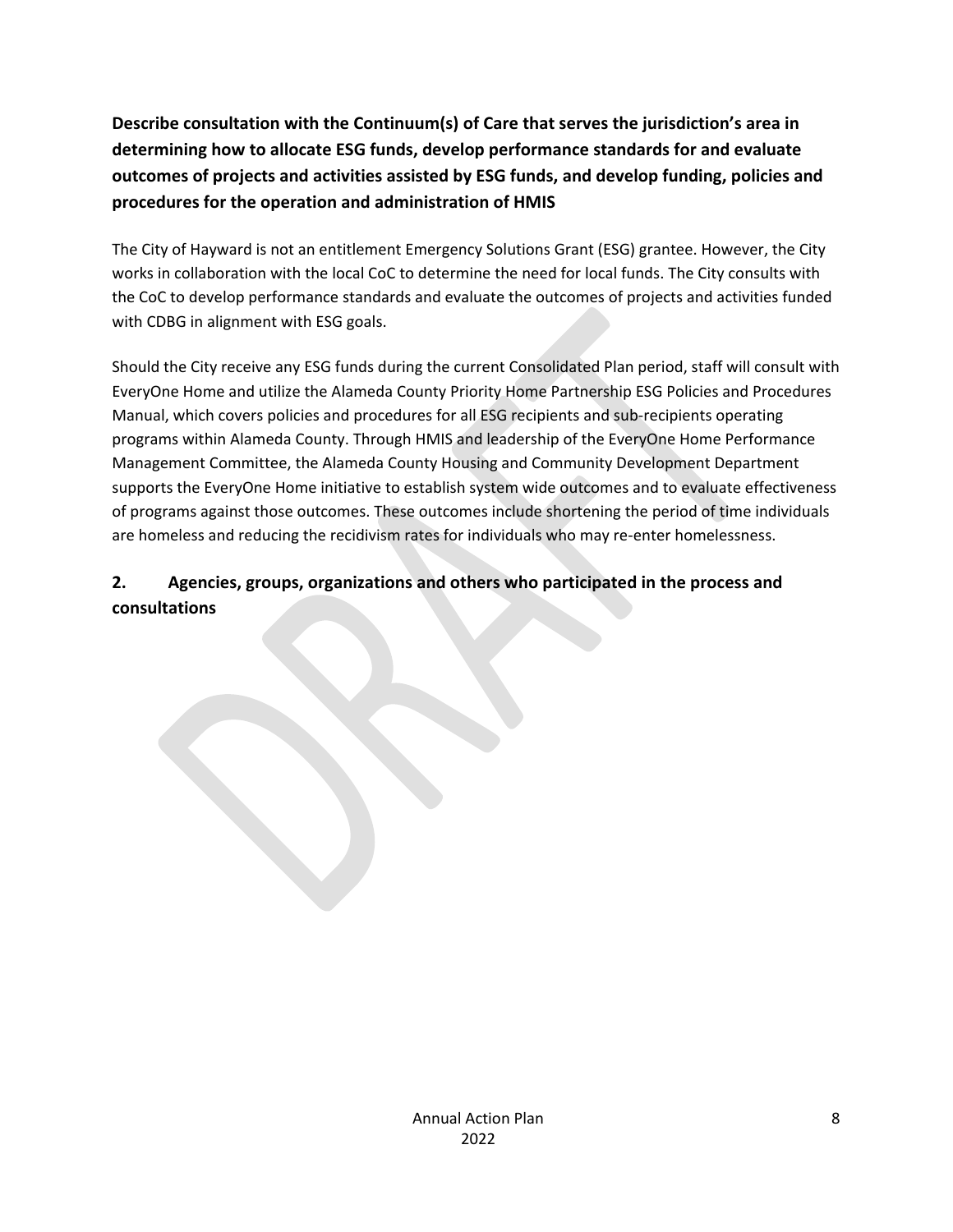| $\mathbf{1}$ | Agency/Group/Organization                                        | City of Hayward                                                 |
|--------------|------------------------------------------------------------------|-----------------------------------------------------------------|
|              | <b>Agency/Group/Organization Type</b>                            | Housing                                                         |
|              |                                                                  | Service-Fair Housing                                            |
|              |                                                                  | Other government - Local                                        |
|              | What section of the Plan was addressed by Consultation?          | <b>Housing Need Assessment</b>                                  |
|              |                                                                  | <b>Homelessness Strategy</b>                                    |
|              |                                                                  | Non-Homeless Special Needs                                      |
|              |                                                                  | Economic Development                                            |
|              |                                                                  |                                                                 |
|              | Briefly describe how the Agency/Group/Organization was           | The City of Hayward is the lead agency in for the Annual Action |
|              | consulted. What are the anticipated outcomes of the consultation | Plan                                                            |
|              | or areas for improved coordination?                              |                                                                 |
| 2            | Agency/Group/Organization                                        | ALAMEDA COUNTY HOUSING & COMMUNITY DEVELOPMENT                  |
|              | <b>Agency/Group/Organization Type</b>                            | Housing                                                         |
|              |                                                                  | Services - Housing                                              |
|              |                                                                  | Other government - County                                       |
|              |                                                                  | Regional organization                                           |

**Table 2 – Agencies, groups, organizations who participated**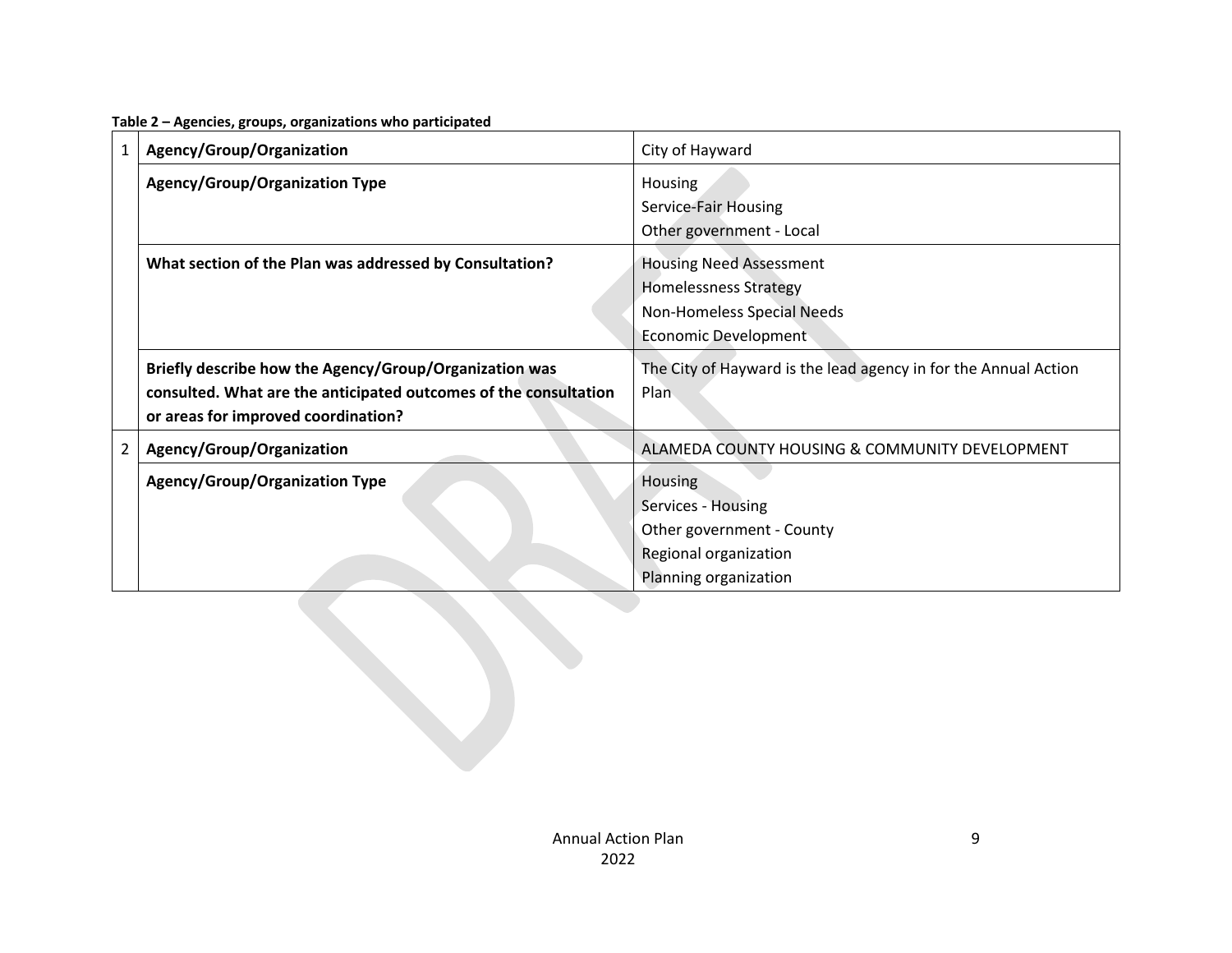| What section of the Plan was addressed by Consultation?          | <b>Housing Need Assessment</b>                              |
|------------------------------------------------------------------|-------------------------------------------------------------|
|                                                                  | <b>Public Housing Needs</b>                                 |
|                                                                  | Homeless Needs - Chronically homeless                       |
|                                                                  | Homeless Needs - Families with children                     |
|                                                                  | Homelessness Needs - Veterans                               |
|                                                                  | Homelessness Needs - Unaccompanied youth                    |
|                                                                  | <b>Homelessness Strategy</b>                                |
|                                                                  | Non-Homeless Special Needs                                  |
|                                                                  | <b>Anti-poverty Strategy</b>                                |
|                                                                  | Lead-based Paint Strategy                                   |
| Briefly describe how the Agency/Group/Organization was           | Quarterly meetings and staff participation in Home Together |
| consulted. What are the anticipated outcomes of the consultation | planning.                                                   |
| or areas for improved coordination?                              |                                                             |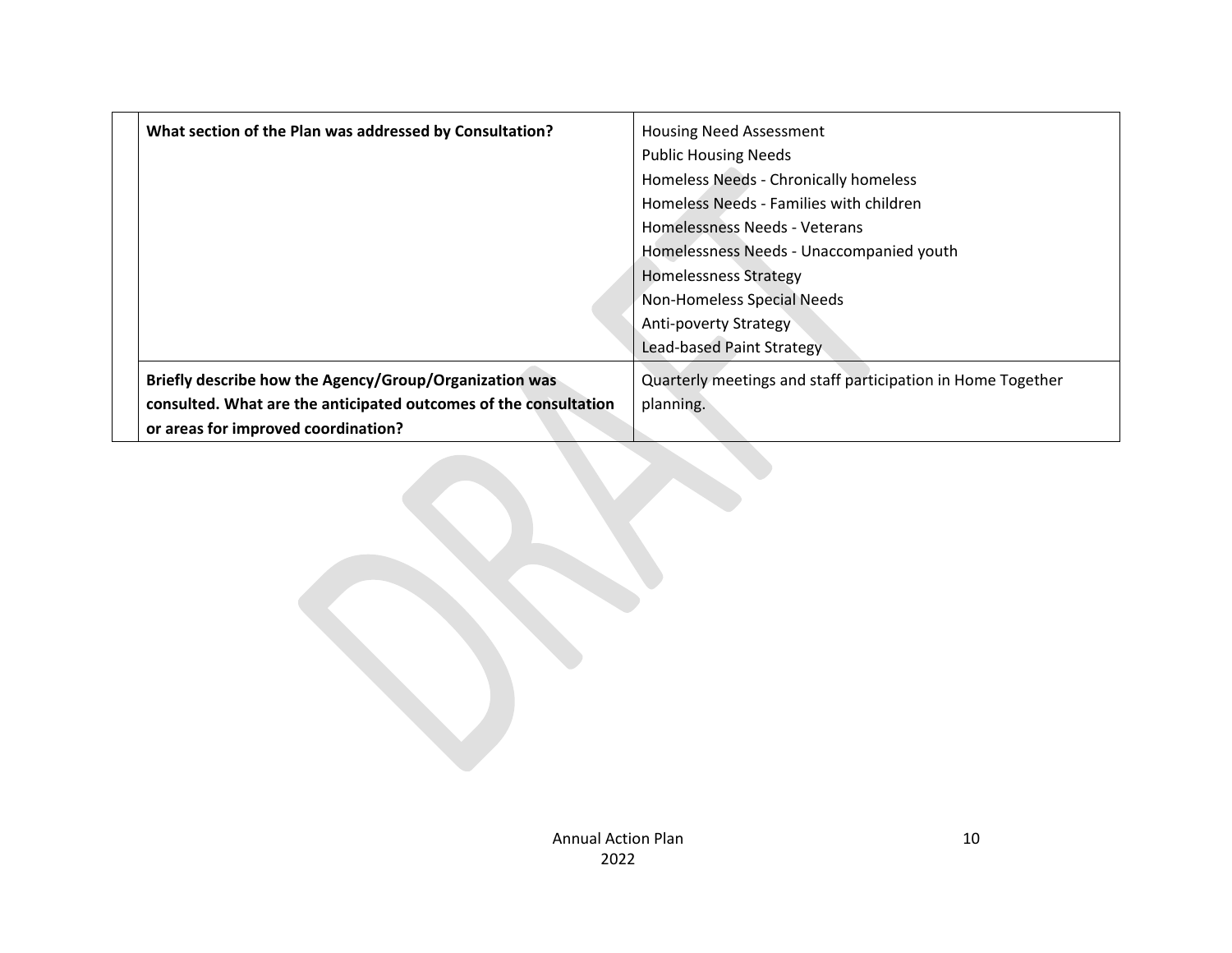| 3 | Agency/Group/Organization                                        | Alameda County EveryOne Home                                    |  |  |
|---|------------------------------------------------------------------|-----------------------------------------------------------------|--|--|
|   | <b>Agency/Group/Organization Type</b>                            | Housing                                                         |  |  |
|   |                                                                  | Services - Housing                                              |  |  |
|   |                                                                  | Services-Children                                               |  |  |
|   |                                                                  | <b>Services-Elderly Persons</b>                                 |  |  |
|   |                                                                  | Services-Persons with Disabilities                              |  |  |
|   |                                                                  | Services-Persons with HIV/AIDS                                  |  |  |
|   |                                                                  | Services-Victims of Domestic Violence                           |  |  |
|   |                                                                  | Services-homeless                                               |  |  |
|   |                                                                  | Services-Health                                                 |  |  |
|   |                                                                  | Services-Education                                              |  |  |
|   |                                                                  | Services-Employment                                             |  |  |
|   |                                                                  | Service-Fair Housing                                            |  |  |
|   |                                                                  | Services - Victims                                              |  |  |
|   |                                                                  | Publicly Funded Institution/System of Care                      |  |  |
|   |                                                                  | Regional organization                                           |  |  |
|   |                                                                  | Planning organization                                           |  |  |
|   | What section of the Plan was addressed by Consultation?          | <b>Housing Need Assessment</b>                                  |  |  |
|   |                                                                  | <b>Public Housing Needs</b>                                     |  |  |
|   |                                                                  | Homeless Needs - Chronically homeless                           |  |  |
|   |                                                                  | Homeless Needs - Families with children                         |  |  |
|   |                                                                  | Homelessness Needs - Veterans                                   |  |  |
|   |                                                                  | Homelessness Needs - Unaccompanied youth                        |  |  |
|   |                                                                  | <b>Homelessness Strategy</b>                                    |  |  |
|   | Briefly describe how the Agency/Group/Organization was           | Coordinating meetings that provided improved understanding of   |  |  |
|   | consulted. What are the anticipated outcomes of the consultation | homelessness issues and resources across Alameda County as well |  |  |
|   | or areas for improved coordination?                              | as help aligning goals and developing effective policy.         |  |  |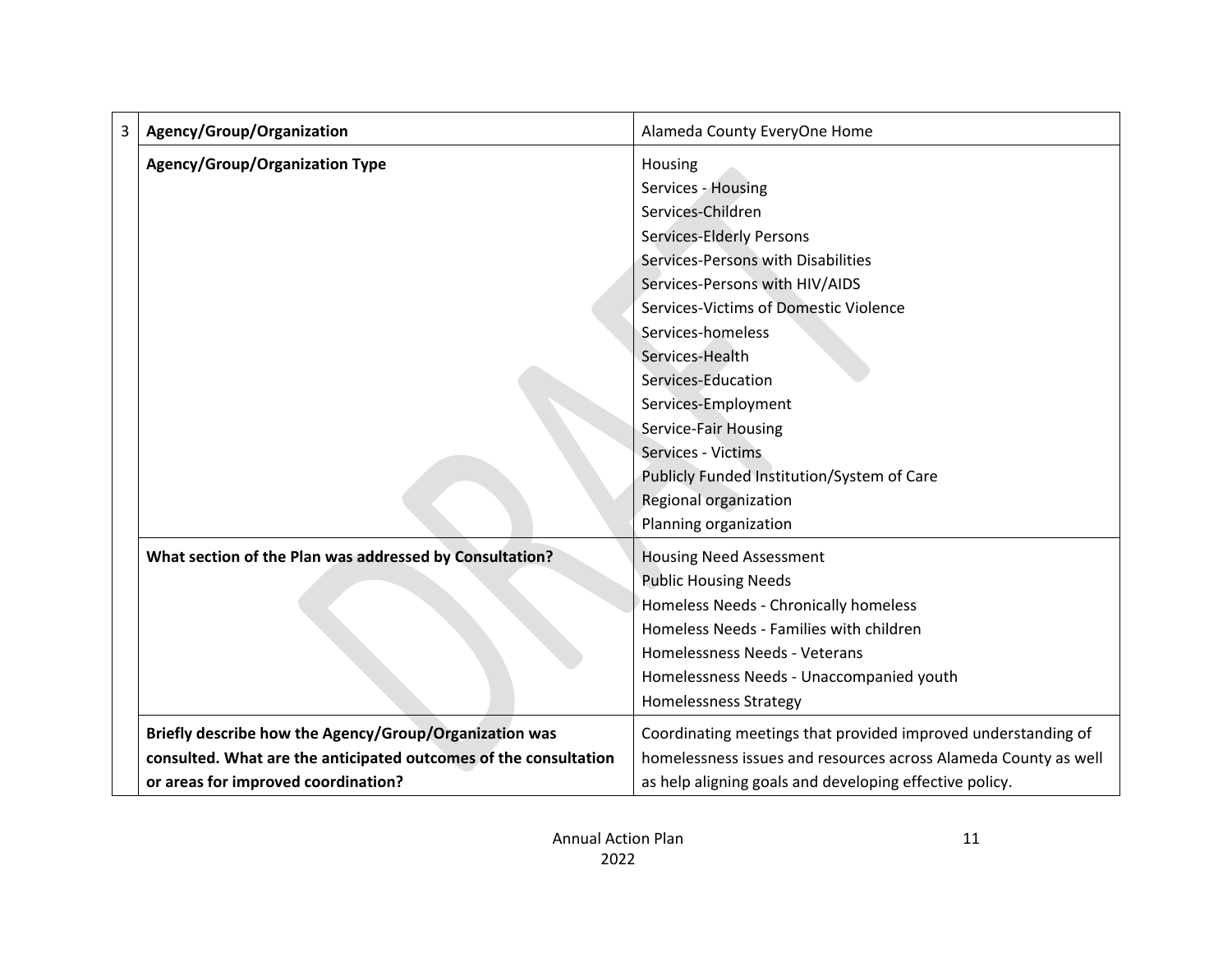#### **Identify any Agency Types not consulted and provide rationale for not consulting**

There were no agency types not consulted intentionally. All comments were welcome and invited at multiple public meetings.

## **Other local/regional/state/federal planning efforts considered when preparing the Plan**

| Name of Plan            | <b>Lead Organization</b> | How do the goals of your Strategic Plan overlap with the goals of each plan?                  |  |  |  |
|-------------------------|--------------------------|-----------------------------------------------------------------------------------------------|--|--|--|
|                         | Alameda County           | The Alameda County Continuum of Care implements the EveryOne Home Plan which aims to          |  |  |  |
| Continuum of Care       | Continuum of Care        | end homelessness in the county. The Plan envisions that all persons at risk of homelessness   |  |  |  |
|                         |                          | and extremely low-income residents have a safe, supportive and permanent place to call        |  |  |  |
|                         | (EveryOne Home)          | home with services available to help them stay housed and improve the quality of their lives. |  |  |  |
|                         |                          | The 2018 Community Needs Assessment (CNA) helps the City to determine the human               |  |  |  |
| 2018 Community          |                          | needs of vulnerable residents, identify barriers/gaps in service, and provide validated data  |  |  |  |
| <b>Needs Assessment</b> | City of Hayward          | that meet HUD community input requirements in the development of the 2020-2024                |  |  |  |
|                         |                          | Consolidated Plan and for allocating public service funds.                                    |  |  |  |
|                         |                          | The 2020 Regional AI reflects the countywide effort to increase fair housing choice for all   |  |  |  |
| 2020 Regional           |                          | residents in the county and affirmatively further fair housing. The AI summarizes the         |  |  |  |
| Analysis of             | Alameda County           | findings including the primary issues and contributing factors to barriers to fair and        |  |  |  |
| Impediments (AI)        |                          | affordable housing.                                                                           |  |  |  |
| Hayward & Alameda       |                          | The City of Hayward and Alameda County 2019 Homeless Counts help to inform the                |  |  |  |
| County 2019             | EveryOne Home            | homeless population demographics in the City and region, and describe where there are         |  |  |  |
| <b>Homeless Counts</b>  |                          | gaps in services.                                                                             |  |  |  |
|                         |                          | The Let's House Hayward Strategic Plan identifies community assets and gaps in the current    |  |  |  |
| Let's House Hayward     |                          | homelessness response system. It aligns with regional plans as well as the City's Strategic   |  |  |  |
| Strategic Plan          | City of Hayward          | Roadmap to outline goals, strategies, and activities for reducing homelessness in Hayward     |  |  |  |
|                         |                          | over the next five years.                                                                     |  |  |  |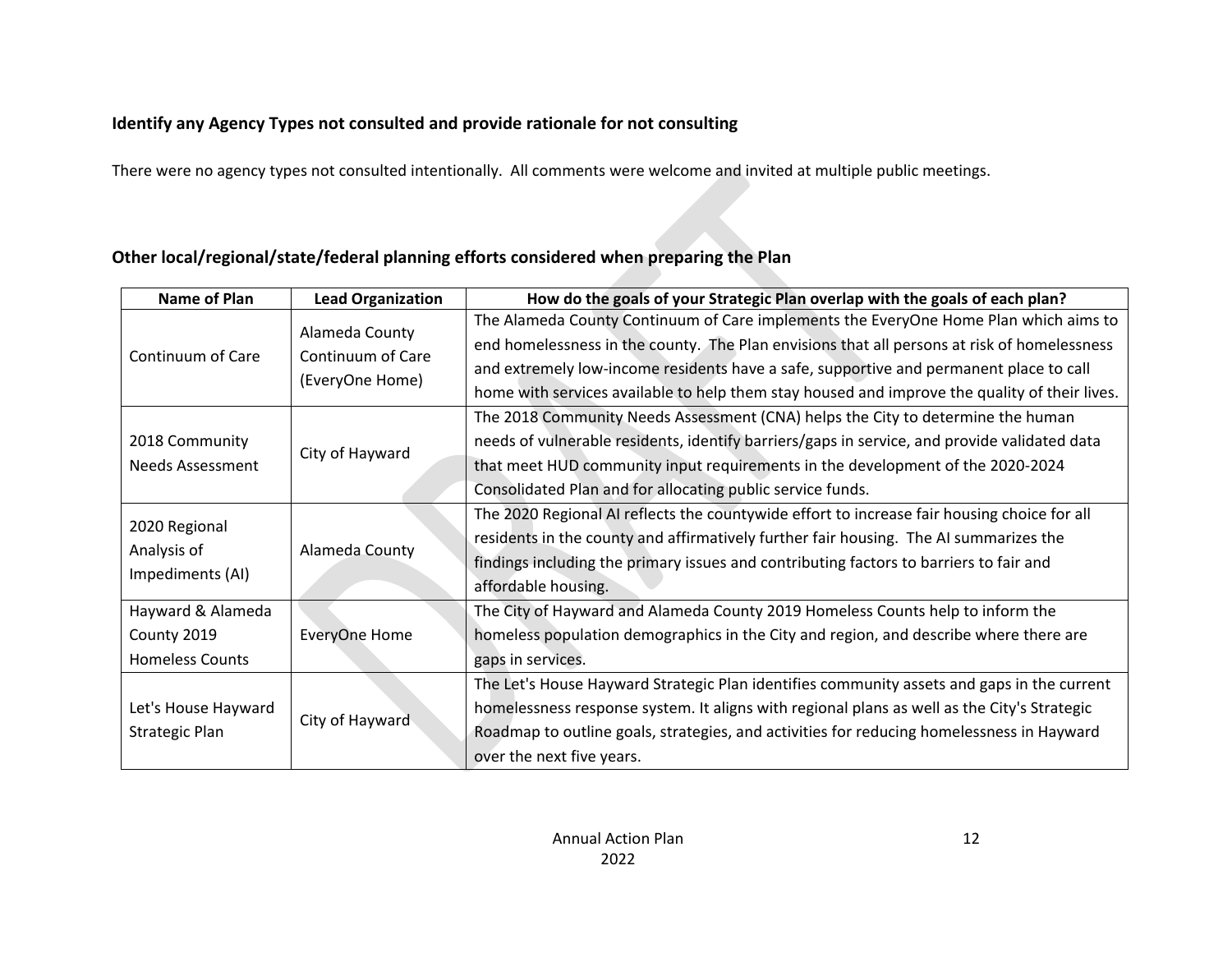| Name of Plan              | <b>Lead Organization</b> | How do the goals of your Strategic Plan overlap with the goals of each plan?                 |  |  |  |
|---------------------------|--------------------------|----------------------------------------------------------------------------------------------|--|--|--|
| <b>Centering Racial</b>   |                          | The report provides an overview of recommended investments and programs to create and        |  |  |  |
| <b>Equity in Homeless</b> | EveryOne Home            | sustain an equitable and effective homeless system of care, using both qualitative and       |  |  |  |
| System Design             |                          | quantitative analysis.                                                                       |  |  |  |
|                           |                          | The plan focuses on reducing the number of people experiencing homelessness in the Bay       |  |  |  |
|                           |                          | Area and on preventing extremely low-income households from entering homelessness by         |  |  |  |
| All Home Regional         |                          | introducing a 1-2-4 framework. The 1-2-4 framework calls for simultaneous investment in      |  |  |  |
| <b>Action Plan</b>        | All Home                 | interim housing, permanent housing, and homelessness prevention in a funding ratio of 1-2-   |  |  |  |
|                           |                          | 4 for each type of housing solution, respectively, with the goal of reducing homelessness by |  |  |  |
|                           |                          | 75% by 2024.                                                                                 |  |  |  |
|                           |                          | Virtual and in-person, socially distanced neighborhood meetings held in Fall 2021 for        |  |  |  |
| City Hall to You          | City of Hayward          | community members to learn about new City initiatives, ask questions, and discuss            |  |  |  |
|                           |                          | neighborhood issues, needs, and trends.                                                      |  |  |  |
| <b>Public Safety</b>      |                          | Year-long community engagement effort in 2020 and 2021 to collect community input and        |  |  |  |
| <b>Community Outreach</b> | City of Hayward          | feedback on community needs related to public safety and policing, which included            |  |  |  |
| Project                   |                          | significant discussion of housing and homeless policy and response.                          |  |  |  |

**Table 3 - Other local / regional / federal planning efforts**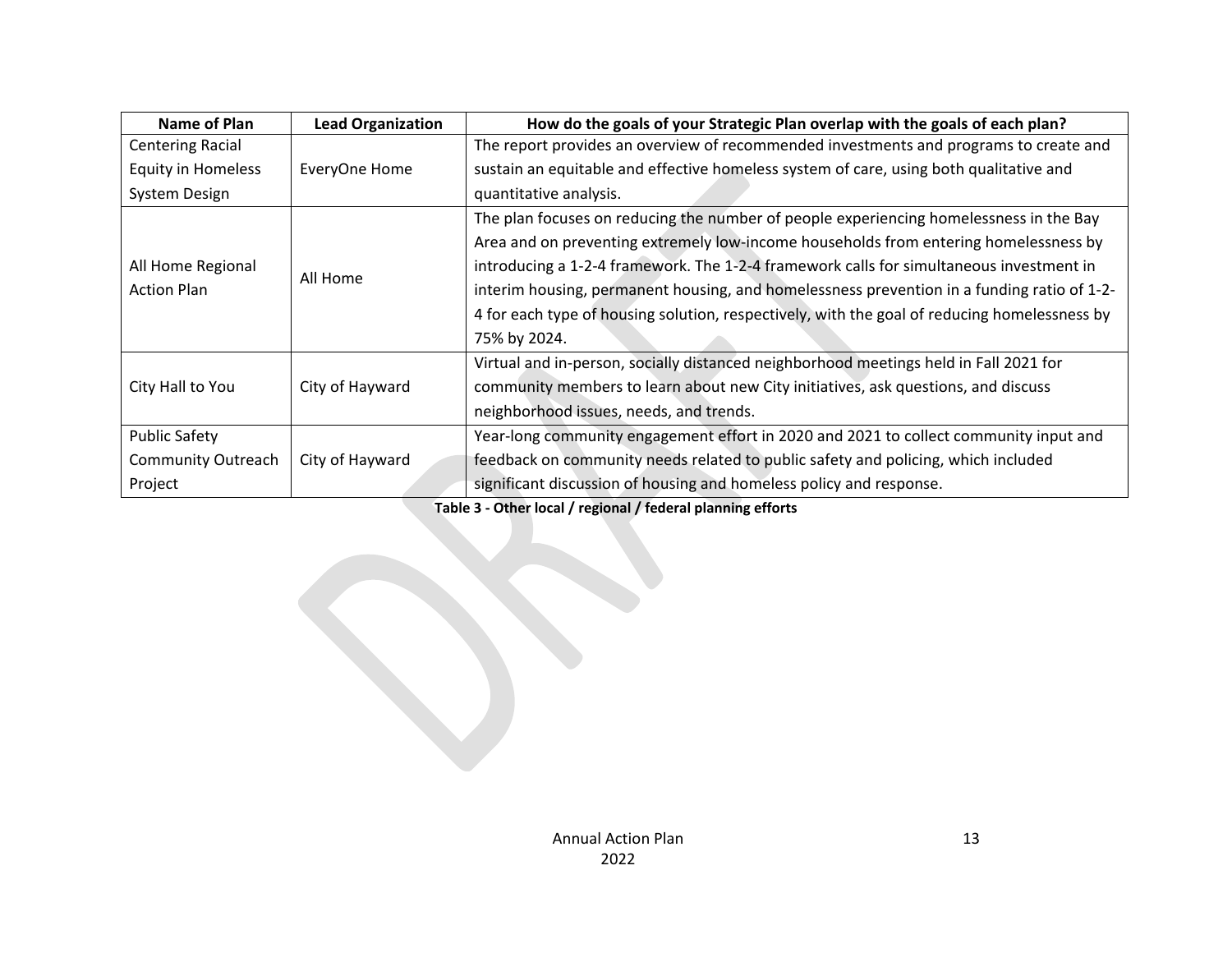## **AP-12 Participation - 91.401, 91.105, 91.200(c)**

#### **1. Summary of citizen participation process/Efforts made to broaden citizen participation Summarize citizen participation process and how it impacted goal-setting**

In line with its Citizen Participation Plan the City provided a 30-day comment period for the initial funding recommendations made by the Community Services Commission and another 30-day comment period for the City Council Public Hearing held in April each year. In recognition of the increased challenge of engaging the public during the public health crisis, the City made a concerted effort to outreach through social media and list servs.

The City of Hayward returned to in-person City Council meetings with a remote participation option in March 2022 following almost two years of remote meetings, allowed through HUD waivers suspending the requirement for in-person public hearings to reduce the risk for spreading the COVID-19 coronavirus.

The City takes comment submitted by the public very seriously and Council takes comment into consideration when making final determinations of the funding allocations established in the Annual Action Plan. All comments made on this draft Action Plan will be responded to and integrated as appropriate prior to submitting the final plan to HUD.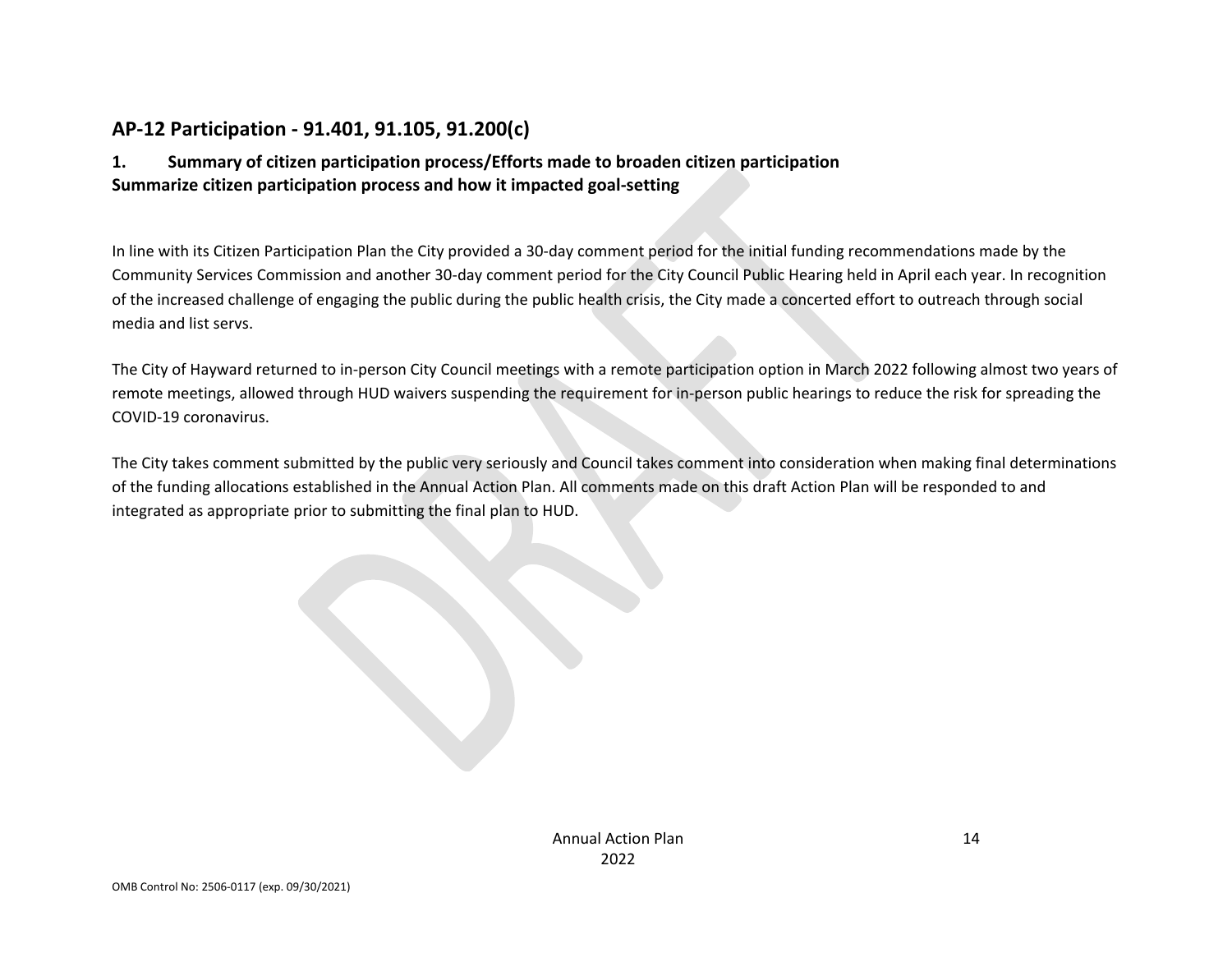#### **Citizen Participation Outreach**

| Sort O<br>rder | Mode of O<br>utreach | Target of O<br>utreach                                                                                                                                                                                                 | <b>Summary of</b><br>response/att<br>endance                                                                           | Summary of<br>comments r<br>eceived                                                                                                   | Summary of co<br>mments not<br>accepted<br>and reasons                                                                   | <b>URL</b> (If applicable) |
|----------------|----------------------|------------------------------------------------------------------------------------------------------------------------------------------------------------------------------------------------------------------------|------------------------------------------------------------------------------------------------------------------------|---------------------------------------------------------------------------------------------------------------------------------------|--------------------------------------------------------------------------------------------------------------------------|----------------------------|
| 1              | Newspaper<br>Ad      | Minorities<br>Non-English<br>Speaking -<br>Specify<br>other<br>language:<br>Spanish<br>Persons<br>with<br>disabilities<br>Non-<br>targeted/br<br>oad<br>community<br>Residents of<br>Public and<br>Assisted<br>Housing | <b>Public Notice</b><br>regarding<br>public<br>comment<br>period on FY<br>2022 CDBG<br>funding<br>recommendat<br>ions. | This is a<br>draft plan<br>and a<br>summary of<br>comments<br>will be<br>included in<br>the final<br><b>Action Plan</b><br>submission | This is a draft<br>plan and a<br>summary of<br>comments will<br>be included in<br>the final Action<br>Plan<br>submission |                            |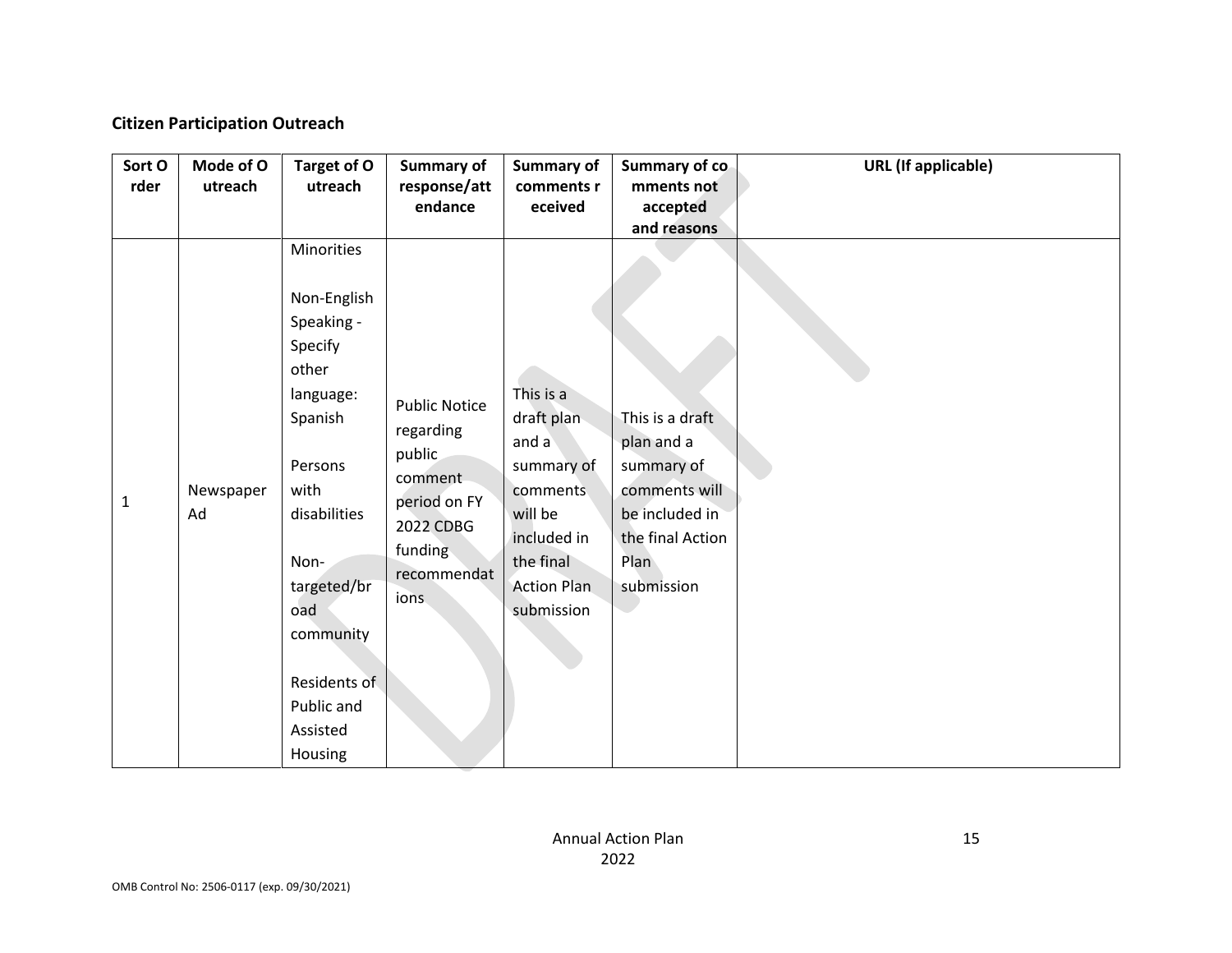| Sort O         | Mode of O       | Target of O                                                                                                                     | <b>Summary of</b>                                                                         | <b>Summary of</b>                                                                                          | Summary of co                                                                                         | <b>URL</b> (If applicable) |
|----------------|-----------------|---------------------------------------------------------------------------------------------------------------------------------|-------------------------------------------------------------------------------------------|------------------------------------------------------------------------------------------------------------|-------------------------------------------------------------------------------------------------------|----------------------------|
| rder           | utreach         | utreach                                                                                                                         | response/att                                                                              | comments r                                                                                                 | mments not                                                                                            |                            |
|                |                 |                                                                                                                                 | endance                                                                                   | eceived                                                                                                    | accepted                                                                                              |                            |
|                |                 |                                                                                                                                 |                                                                                           |                                                                                                            | and reasons                                                                                           |                            |
|                |                 | Minorities                                                                                                                      |                                                                                           |                                                                                                            |                                                                                                       |                            |
|                |                 | Non-English                                                                                                                     |                                                                                           |                                                                                                            |                                                                                                       |                            |
|                |                 | Speaking -                                                                                                                      |                                                                                           |                                                                                                            |                                                                                                       |                            |
|                |                 | Specify                                                                                                                         |                                                                                           |                                                                                                            |                                                                                                       |                            |
|                |                 | other                                                                                                                           |                                                                                           |                                                                                                            |                                                                                                       |                            |
|                |                 | language:                                                                                                                       |                                                                                           | This is a                                                                                                  |                                                                                                       |                            |
|                |                 | Spanish                                                                                                                         |                                                                                           | draft plan                                                                                                 | This is a draft                                                                                       |                            |
| $\overline{2}$ | Newspaper<br>Ad | Persons<br>with<br>disabilities<br>Non-<br>targeted/br<br>oad<br>community<br>Residents of<br>Public and<br>Assisted<br>Housing | <b>Public Notice</b><br>regarding<br>Public<br>Hearing<br>scheduled<br>April 26,<br>2022. | and a<br>summary of<br>comments<br>will be<br>included in<br>the final<br><b>Action Plan</b><br>submission | plan and a<br>summary of<br>comments will<br>be included in<br>the final Action<br>Plan<br>submission |                            |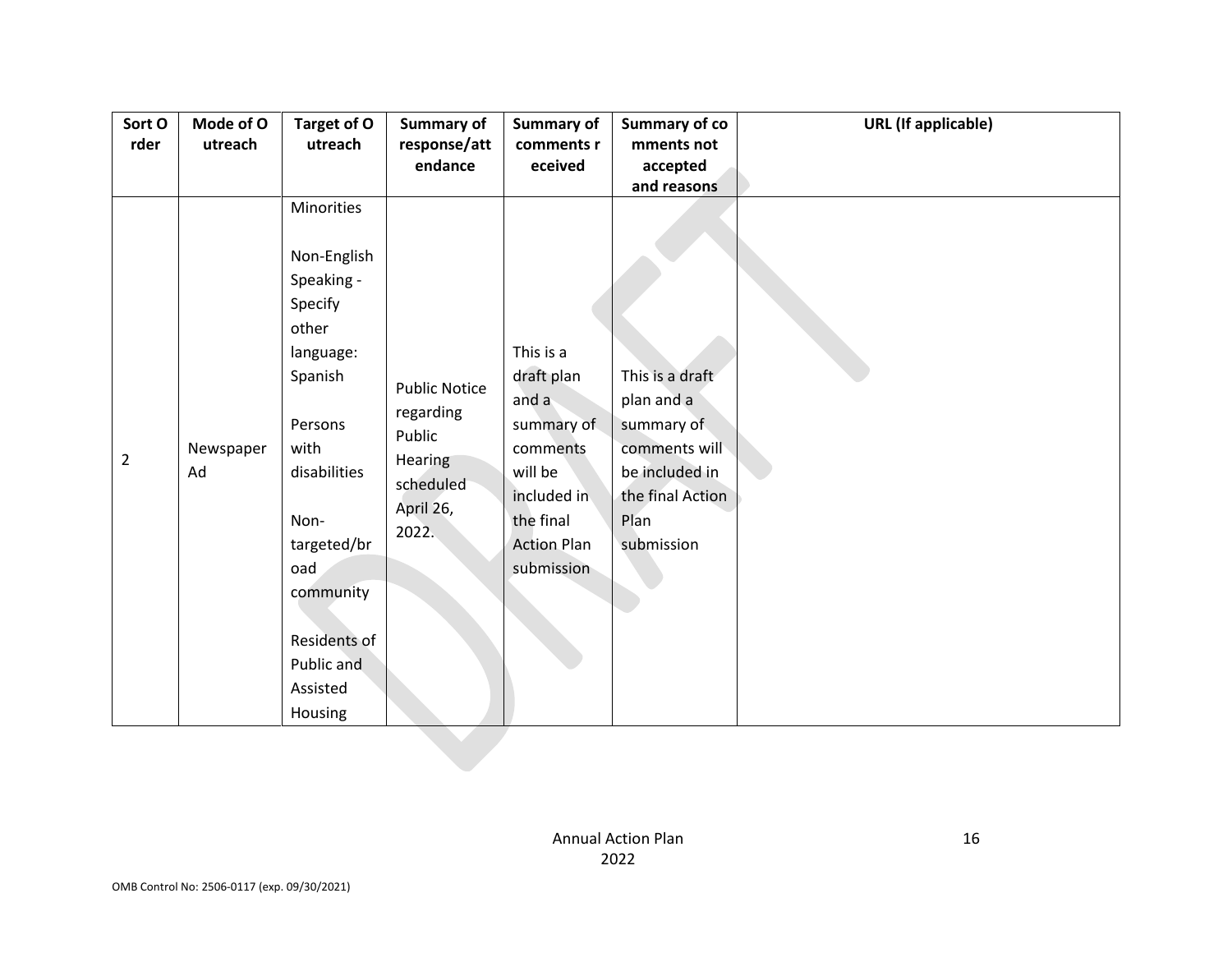| Sort O      | Mode of O         | Target of O                                                                                                                                                       | <b>Summary of</b>                   | Summary of                                                                                                                            | <b>Summary of co</b>                                                                                                                    | <b>URL</b> (If applicable) |
|-------------|-------------------|-------------------------------------------------------------------------------------------------------------------------------------------------------------------|-------------------------------------|---------------------------------------------------------------------------------------------------------------------------------------|-----------------------------------------------------------------------------------------------------------------------------------------|----------------------------|
| rder        | utreach           | utreach                                                                                                                                                           | response/att                        | comments r                                                                                                                            | mments not                                                                                                                              |                            |
|             |                   |                                                                                                                                                                   | endance                             | eceived                                                                                                                               | accepted                                                                                                                                |                            |
|             |                   |                                                                                                                                                                   |                                     |                                                                                                                                       |                                                                                                                                         |                            |
| $\mathsf 3$ | Public<br>Hearing | Minorities<br>Non-English<br>Speaking -<br>Specify<br>other<br>language:<br>Spanish<br>Persons<br>with<br>disabilities<br>Non-<br>targeted/br<br>oad<br>community | April 26, 2022<br>Public<br>Hearing | This is a<br>draft plan<br>and a<br>summary of<br>comments<br>will be<br>included in<br>the final<br><b>Action Plan</b><br>submission | and reasons<br>This is a draft<br>plan and a<br>summary of<br>comments will<br>be included in<br>the final Action<br>Plan<br>submission |                            |
|             |                   | Residents of<br>Public and<br>Assisted<br>Housing                                                                                                                 |                                     |                                                                                                                                       |                                                                                                                                         |                            |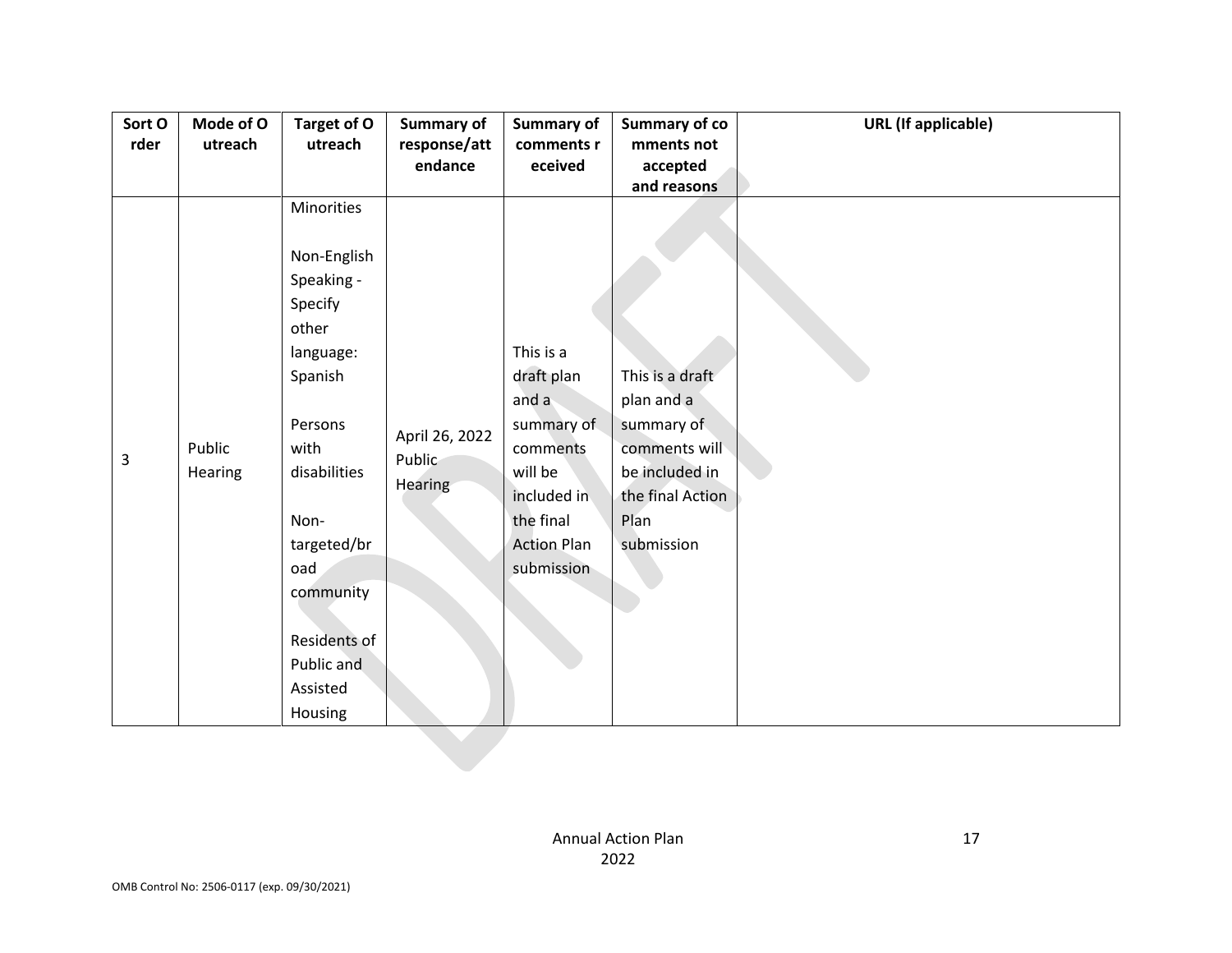| Sort O | Mode of O | Target of O  | <b>Summary of</b> | Summary of   | Summary of co | <b>URL</b> (If applicable)                        |
|--------|-----------|--------------|-------------------|--------------|---------------|---------------------------------------------------|
| rder   | utreach   | utreach      | response/att      | comments r   | mments not    |                                                   |
|        |           |              | endance           | eceived      | accepted      |                                                   |
|        |           |              |                   |              | and reasons   |                                                   |
|        |           |              |                   | Family       |               |                                                   |
|        |           |              |                   | Violence     |               |                                                   |
|        |           |              |                   | Law Center   |               |                                                   |
|        |           | Non-English  |                   | ED, Erin     |               |                                                   |
|        |           | Speaking -   |                   | Scott and    |               |                                                   |
|        |           | Specify      |                   | Carol        |               |                                                   |
|        |           | other        |                   | Morgan of    |               |                                                   |
|        |           | language:    |                   | East Bay     |               |                                                   |
|        |           | Spanish      | February 16,      | Youth        |               |                                                   |
|        |           |              | 2022,             | Orchestra    |               |                                                   |
| 4      | Public    | Persons      | Community         | acknowledg   | All comments  | https://hayward.legistar.com/MeetingDetail.aspx?I |
|        | Meeting   | with         | Services          | ed the       | were accepted | D=927857&GUID=71097877-DA61-4B24-A165-            |
|        |           | disabilities | Commission        | Commission   |               | 967E9C2FFA8C&Options=info &Search=                |
|        |           |              | <b>Meeting</b>    | and          |               |                                                   |
|        |           | Non-         |                   | expressed    |               |                                                   |
|        |           | targeted/br  |                   | their        |               |                                                   |
|        |           | oad          |                   | appreciation |               |                                                   |
|        |           | community    |                   | of the       |               |                                                   |
|        |           |              |                   | funding      |               |                                                   |
|        |           |              |                   | recommend    |               |                                                   |
|        |           |              |                   | ations.      |               |                                                   |
|        |           |              |                   |              |               |                                                   |
|        |           |              |                   |              |               |                                                   |
|        |           |              |                   |              |               |                                                   |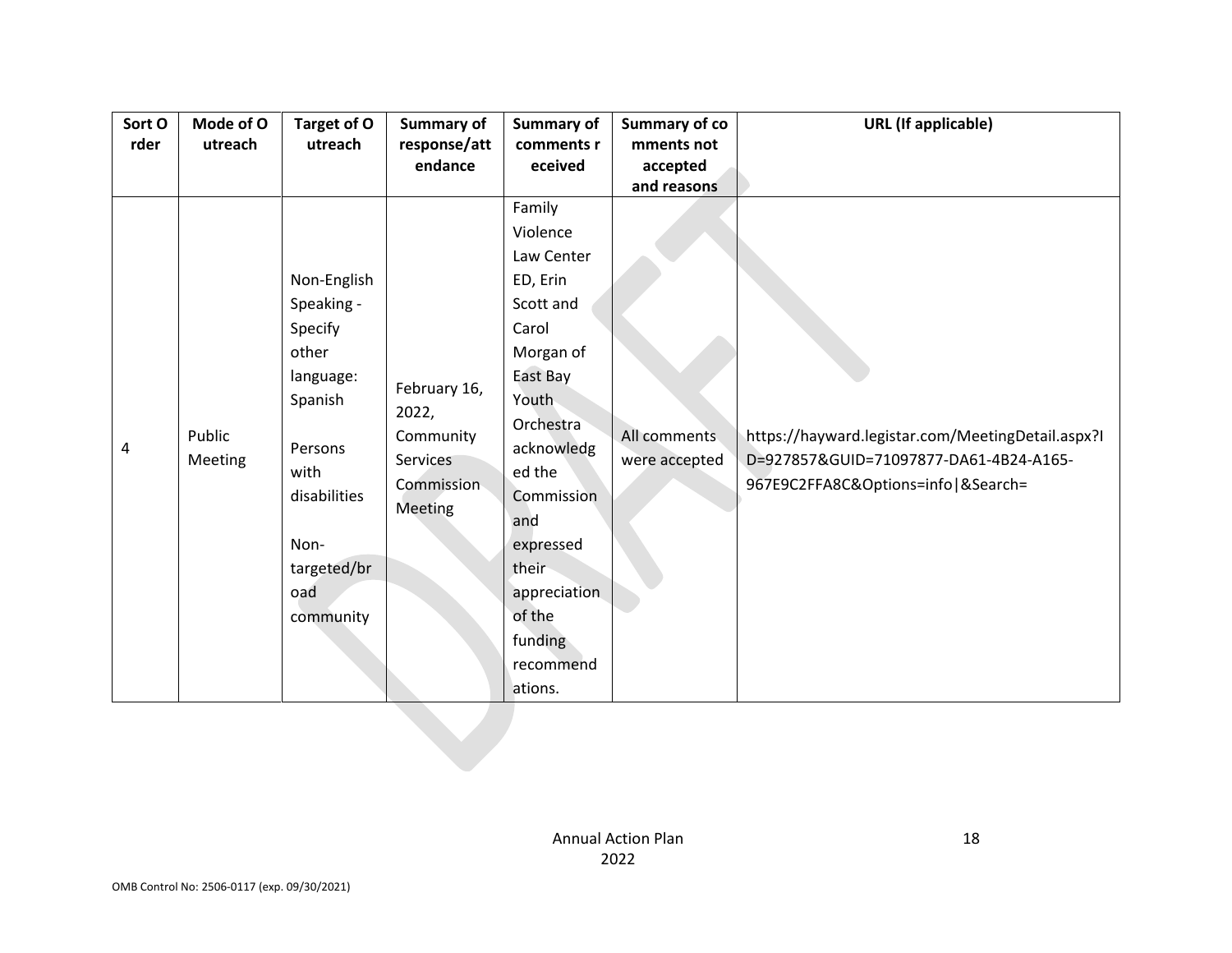| Sort O | Mode of O      | Target of O  | Summary of      | Summary of    | <b>Summary of co</b> | <b>URL</b> (If applicable)                        |
|--------|----------------|--------------|-----------------|---------------|----------------------|---------------------------------------------------|
| rder   | utreach        | utreach      | response/att    | comments r    | mments not           |                                                   |
|        |                |              | endance         | eceived       | accepted             |                                                   |
|        |                |              |                 |               | and reasons          |                                                   |
|        |                |              |                 | 40            |                      |                                                   |
|        |                |              |                 | comments      |                      |                                                   |
|        |                | Non-English  |                 | were          |                      |                                                   |
|        |                | Speaking -   |                 | received,     |                      |                                                   |
|        |                | Specify      |                 | either in     |                      |                                                   |
|        |                | other        |                 | person or in  |                      |                                                   |
|        |                | language:    |                 | writing prior |                      |                                                   |
|        |                | Spanish      | March 16,       | to the        |                      |                                                   |
|        |                |              | 2022,           | meeting. All  |                      |                                                   |
| 5      | Public         | Persons      | Community       | comments      | All comments         | https://hayward.legistar.com/MeetingDetail.aspx?I |
|        | <b>Meeting</b> | with         | <b>Services</b> | were          | were accepted        | D=927858&GUID=45F7A843-F75C-4139-8F66-            |
|        |                | disabilities | Commission      | directed at   |                      | 016A7B2D58F7&Options=info   & Search=             |
|        |                |              | Meeting         | the City's    |                      |                                                   |
|        |                | Non-         |                 | General       |                      |                                                   |
|        |                | targeted/br  |                 | Fund          |                      |                                                   |
|        |                | oad          |                 | allocation    |                      |                                                   |
|        |                | community    |                 | for arts and  |                      |                                                   |
|        |                |              |                 |               |                      |                                                   |
|        |                |              |                 | music         |                      |                                                   |
|        |                |              |                 | programs.     |                      |                                                   |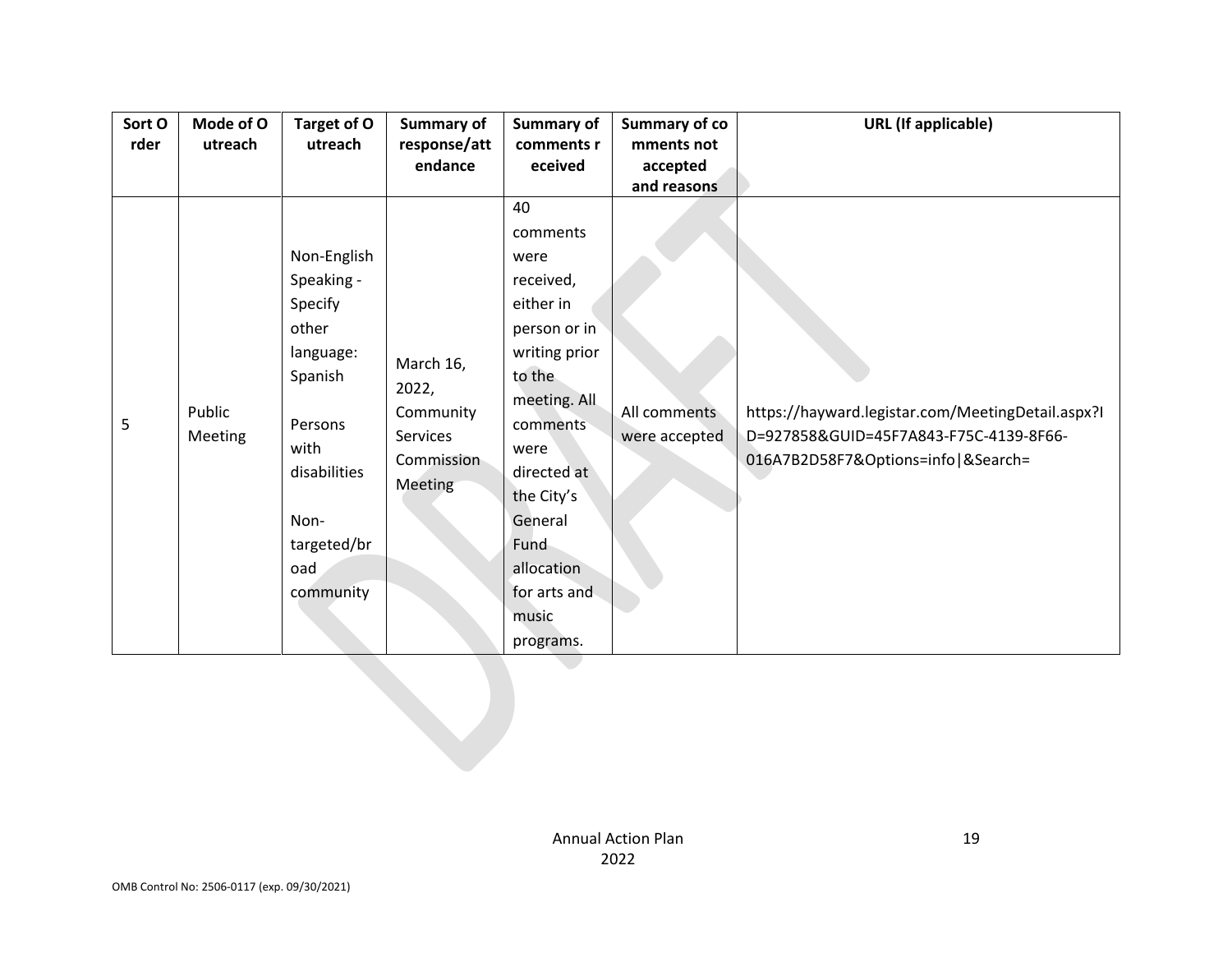| Sort O | Mode of O | Target of O  | Summary of     | Summary of         | <b>Summary of co</b> | <b>URL</b> (If applicable) |
|--------|-----------|--------------|----------------|--------------------|----------------------|----------------------------|
| rder   | utreach   | utreach      | response/att   | comments r         | mments not           |                            |
|        |           |              | endance        | eceived            | accepted             |                            |
|        |           |              |                |                    | and reasons          |                            |
|        |           | Minorities   |                |                    |                      |                            |
|        |           |              |                |                    |                      |                            |
|        |           | Non-English  |                |                    |                      |                            |
|        |           | Speaking -   |                |                    |                      |                            |
|        |           | Specify      |                |                    |                      |                            |
|        |           | other        |                |                    |                      |                            |
|        |           | language:    |                | This is a          |                      |                            |
|        |           | Spanish      |                | draft plan         | This is a draft      |                            |
|        |           |              |                | and a              | plan and a           |                            |
|        |           | Persons      | Outreach on    | summary of         | summary of           |                            |
| 6      | Internet  | with         | City's website | comments           | comments will        |                            |
|        | Outreach  | disabilities | to promote     | will be            | be included in       |                            |
|        |           |              | public hearing | included in        | the final Action     |                            |
|        |           | Non-         |                | the final          | Plan                 |                            |
|        |           | targeted/br  |                | <b>Action Plan</b> | submission           |                            |
|        |           | oad          |                | submission         |                      |                            |
|        |           | community    |                |                    |                      |                            |
|        |           |              |                |                    |                      |                            |
|        |           | Residents of |                |                    |                      |                            |
|        |           | Public and   |                |                    |                      |                            |
|        |           | Assisted     |                |                    |                      |                            |
|        |           | Housing      |                |                    |                      |                            |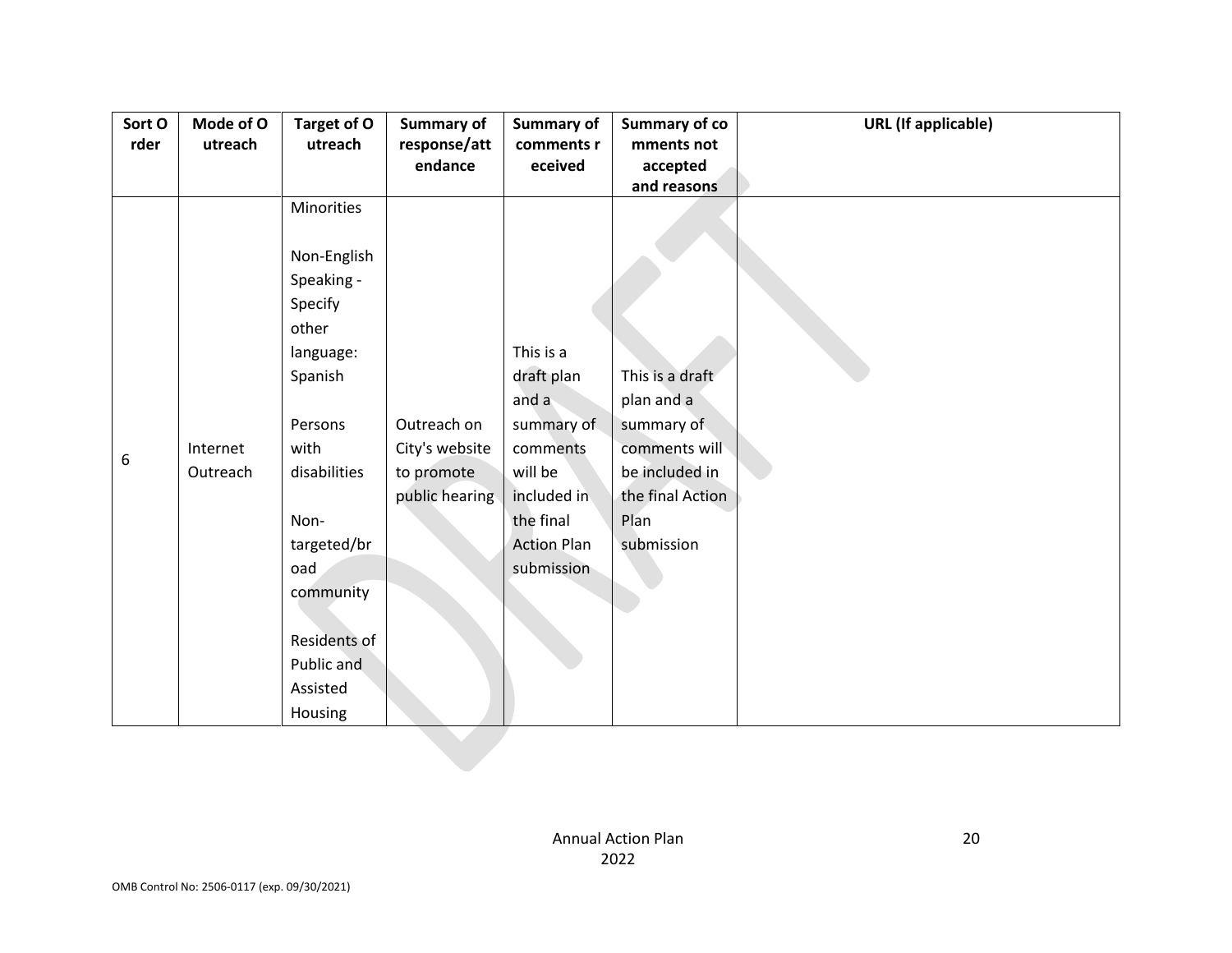| Sort O<br>rder | Mode of O<br>utreach | Target of O<br>utreach | <b>Summary of</b><br>response/att | Summary of<br>comments r | Summary of co<br>mments not | <b>URL</b> (If applicable) |
|----------------|----------------------|------------------------|-----------------------------------|--------------------------|-----------------------------|----------------------------|
|                |                      |                        | endance                           | eceived                  | accepted                    |                            |
|                |                      |                        |                                   |                          | and reasons                 |                            |
|                |                      |                        | Council work                      | This is a                |                             |                            |
|                |                      |                        | session on                        | draft plan               | This is a draft             |                            |
|                |                      |                        | the                               | and a                    | plan and a                  |                            |
|                |                      | Non-                   | community                         | summary of               | summary of                  |                            |
| 7              | Public               | targeted/br            | agency                            | comments                 | comments will               |                            |
|                | <b>Meeting</b>       | oad                    | funding                           | will be                  | be included in              |                            |
|                |                      | community              | process and                       | included in              | the final Action            |                            |
|                |                      |                        | <b>Annual Action</b>              | the final                | Plan                        |                            |
|                |                      |                        | Plan on April                     | <b>Action Plan</b>       | submission                  |                            |
|                |                      |                        | 5, 2022                           | submission               |                             |                            |

**Table 4 – Citizen Participation Outreach**

Annual Action Plan 2022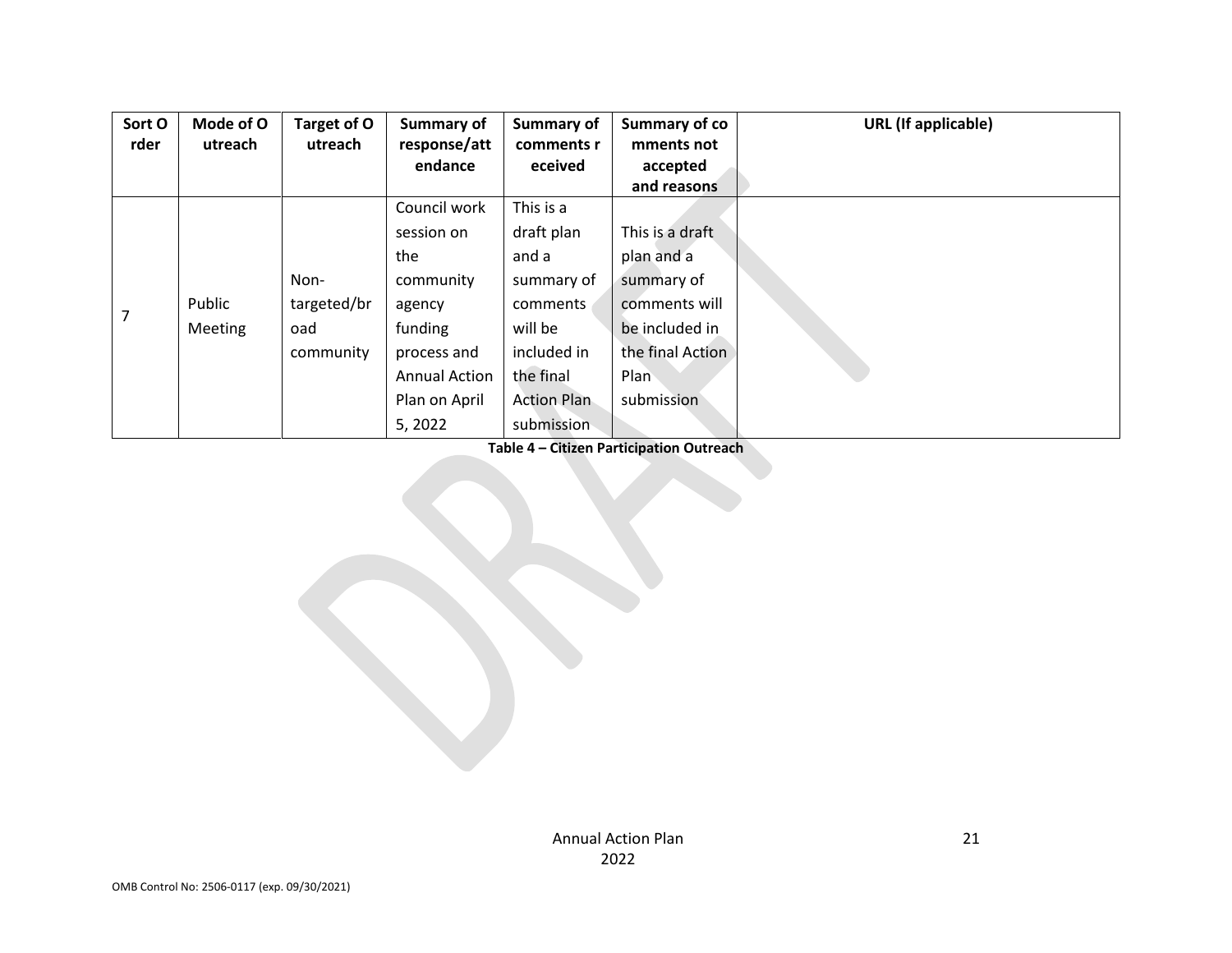## **Expected Resources**

## **AP-15 Expected Resources - 91.420(b), 91.220(c)(1,2)**

#### **Introduction**

The City of Hayward is a CDBG Entitlement city and also receives HOME funds as a member of the Alameda County HOME consortium. Currently, the City does not receive any Emergency Solutions Grant (ESG) or HOPWA funding.

In addition to funds provided by the CDBG and HOME programs, the City of Hayward will utilize local, county and state resources to facilitate CDBG goals of expanding and improving public infrastructure and facilities; preserving, protecting, and producing housing stock; providing public services and quality of life improvements; and increasing economic development.

CDBG and HOME resources will be allocated towards projects that meet HUD national objectives and are able to comply with federal reporting and financial management regulations. At the time of publication for this draft Annual Action Plan, the City has not received its FY 2022-2023 Community Development Block Grant (CDBG) entitlement grant award amount from the US Department of Housing and Urban Development (HUD). For the calculations in the Anticipated Resources table below, staff estimated an allocation of \$1,300,000. Staff will apply the CSC's recommendations for allocating any additional funding when HUD releases the actual entitlement award amount and this plan will be updated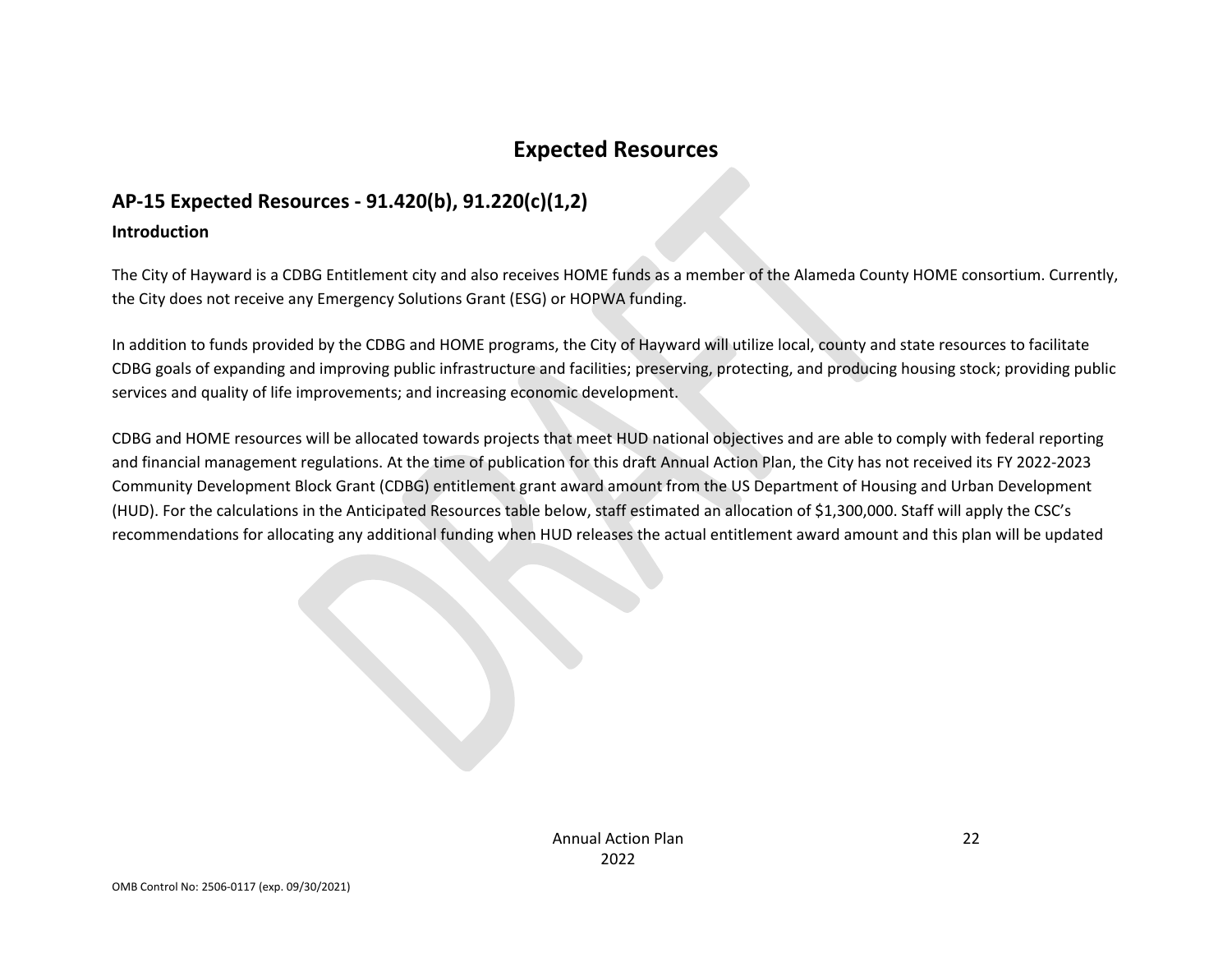with actual numbers before submission.

#### **Anticipated Resources**

| Program     | Source              | <b>Uses of Funds</b>                                                                                                           |                              |                    | <b>Expected Amount Available Year 1</b> |              | <b>Expected</b>                                              | <b>Narrative Description</b>                                                                                                                                                                                                                                                                              |
|-------------|---------------------|--------------------------------------------------------------------------------------------------------------------------------|------------------------------|--------------------|-----------------------------------------|--------------|--------------------------------------------------------------|-----------------------------------------------------------------------------------------------------------------------------------------------------------------------------------------------------------------------------------------------------------------------------------------------------------|
|             | of Funds            |                                                                                                                                | Annual<br><b>Allocation:</b> | Program<br>Income: | <b>Prior Year</b><br><b>Resources:</b>  | Total:<br>S. | <b>Amount</b><br><b>Available</b><br>Remainder<br>of ConPlan |                                                                                                                                                                                                                                                                                                           |
| <b>CDBG</b> | public -<br>federal | Acquisition<br>Admin and<br>Planning<br>Economic<br>Development<br>Housing<br>Public<br>Improvements<br><b>Public Services</b> | 1,300,000                    | 275,000            | 0                                       | 1,575,000    | 3,002,629                                                    | CDBG funds will be used to support<br>projects that address the community<br>and economic development objectives<br>identified in the FY 2020-2024<br>Consolidated Plan.<br>Note that the annual allocation is an<br>estimate and the actual award amount<br>will be included once available from<br>HUD. |

**Table 5 - Expected Resources – Priority Table**

## **Explain how federal funds will leverage those additional resources (private, state and local funds), including a description of how matching requirements will be satisfied**

In addition to funds provided by HUD, the City will utilize local resources to address community and economic development needs. The City will contribute General Fund dollars to provide additional social services to align with priority needs and goals. CDBG and HOME resources will be allocated towards projects that meet HUD national objectives and are able to comply with federal reporting and financial management regulations. The General Fund will support local providers that provide support services to under-served populations, which include low-income seniors, non-English speaking communities, youth, and people with disabilities. These projects will align with Council priorities, the City's Strategic Roadmap, and the Let's House Hayward! Strategic Plan. The Measure B allocation will allow the City to address the transportation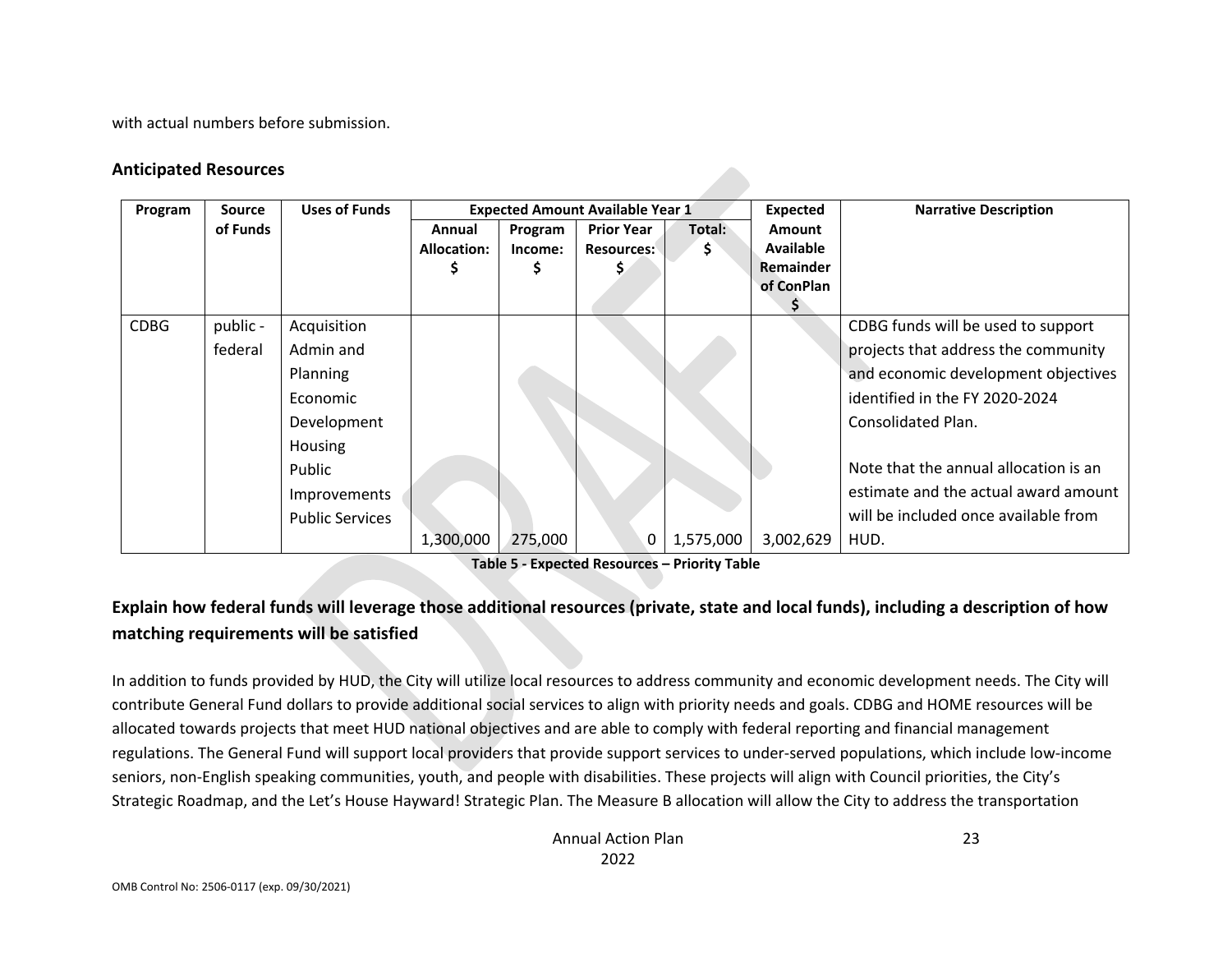needs of seniors and residents with disabilities. Additionally, the City will use state grants to support funding for the Housing Navigation Center, which was developed partially through prior years' CDBG funding. Finally, the City will allocate one-time funds from the American Rescue Plan Act (ARPA) in an amount not to exceed \$500,000 to public services to complement existing federal and local allocations as the City continues to respond to and recover from the COVID-19 pandemic.

## **If appropriate, describe publicly owned land or property located within the jurisdiction that may be used to address the needs identified in the plan**

The City is currently in two Exclusive Negotiating Agreements with two separate developers and recently executed a Disposition and Development Agreement with another developer for three city-owned land parcels. Throughout FY 2021-2022, the City will be working closely with the developers to advance affordable housing projects on these sites.

#### **Discussion**

In January 2020, the City of Hayward adopted a city-wide Strategic Roadmap based on wide-ranging community and staff outreach. It was further updated following the COVID-19 pandemic in January 2022. The CSC uses priorities from the Strategic Roadmap and Let's House Hayward! Strategic Plan to identify and fund the goals of expanding and improving public infrastructure and facilities; preserving, protecting, and producing housing stock; providing public services and quality of life improvements; and increasing economic development.

The City also uses CDBG funds to support housing-related activities including housing counseling and fair housing services, which are allocated through a non-competitive process. Social service programs that address non housing-related needs may receive allocations from the abovedescribed Social Services funding, based on the City's Community Services Commission funding recommendations and Council approval.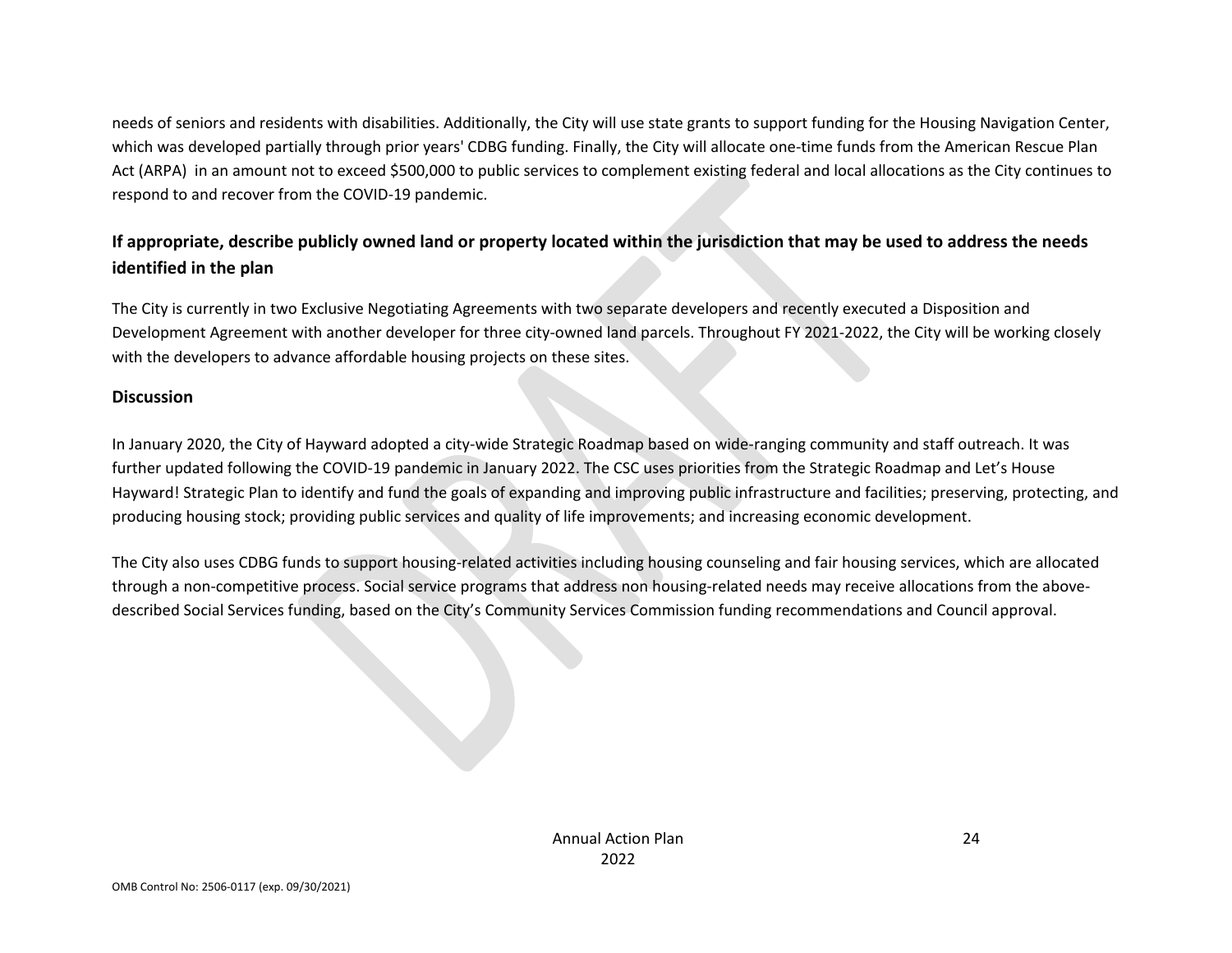# **Annual Goals and Objectives**

## **AP-20 Annual Goals and Objectives - 91.420, 91.220(c)(3)&(e)**

#### **Goals Summary Information**

| Sort           | <b>Goal Name</b>           | <b>Start</b> | End  | Category       | Geographic | <b>Needs Addressed</b>       | <b>Funding</b> | <b>Goal Outcome Indicator</b>     |
|----------------|----------------------------|--------------|------|----------------|------------|------------------------------|----------------|-----------------------------------|
| Order          |                            | Year         | Year |                | Area       |                              |                |                                   |
| 1              | 1A. Facility &             | 2020         | 2024 | Non-Housing    |            | Expand/Improve               | CDBG:          | Public Facility or Infrastructure |
|                | Infrastructure Access      |              |      | Community      |            | <b>Public Infrastructure</b> | \$611,818      | Activities other than             |
|                | & Capacity                 |              |      | Development    |            | & Facilities                 |                | Low/Moderate Income Housing       |
|                |                            |              |      |                |            |                              |                | Benefit: 300 Persons Assisted     |
| $\overline{2}$ | 2A. Preserve Existing      | 2020         | 2024 | Affordable     |            | Preserve, Protect,           | CDBG:          | <b>Homeowner Housing</b>          |
|                | Homeownership              |              |      | <b>Housing</b> |            | and Produce Housing          | \$227,250      | Rehabilitated: 60 Household       |
|                | Housing                    |              |      |                |            | Stock                        |                | Housing Unit                      |
| 3              | 2B. Develop New            | 2020         | 2024 | Affordable     |            | Preserve, Protect,           | CDBG:          | Homeless Person Overnight         |
|                | <b>Affordable Housing</b>  |              |      | Housing        |            | and Produce Housing          | \$227,250      | Shelter: 20 Persons Assisted      |
|                |                            |              |      |                |            | Stock                        |                |                                   |
| 4              | 3A. Provide                | 2020         | 2024 | Non-Housing    |            | <b>Public Services &amp;</b> | CDBG:          | Public service activities other   |
|                | <b>Supportive Services</b> |              |      | Community      |            | Quality of Life              | \$170,369      | than Low/Moderate Income          |
|                | for Special Needs          |              |      | Development    |            | Improvements                 |                | Housing Benefit: 500 Persons      |
|                |                            |              |      |                |            |                              |                | Assisted                          |
| 5              | 3B. Provide Vital          | 2020         | 2024 | Non-Housing    |            | <b>Public Services &amp;</b> | CDBG:          | Public service activities other   |
|                | Services for LMI           |              |      | Community      |            | Quality of Life              | \$170,369      | than Low/Moderate Income          |
|                | Households                 |              |      | Development    |            | Improvements                 |                | Housing Benefit: 200 Persons      |
|                |                            |              |      |                |            |                              |                | Assisted                          |
| 6              | 4A. Provide for Small      | 2020         | 2024 | Non-Housing    |            | Economic                     | CDBG:          | Jobs created/retained: 10 Jobs    |
|                | <b>Business Assistance</b> |              |      | Community      |            | Development                  | \$142,945      | Businesses assisted: 10           |
|                |                            |              |      | Development    |            |                              |                | <b>Businesses Assisted</b>        |

**Table 6 – Goals Summary**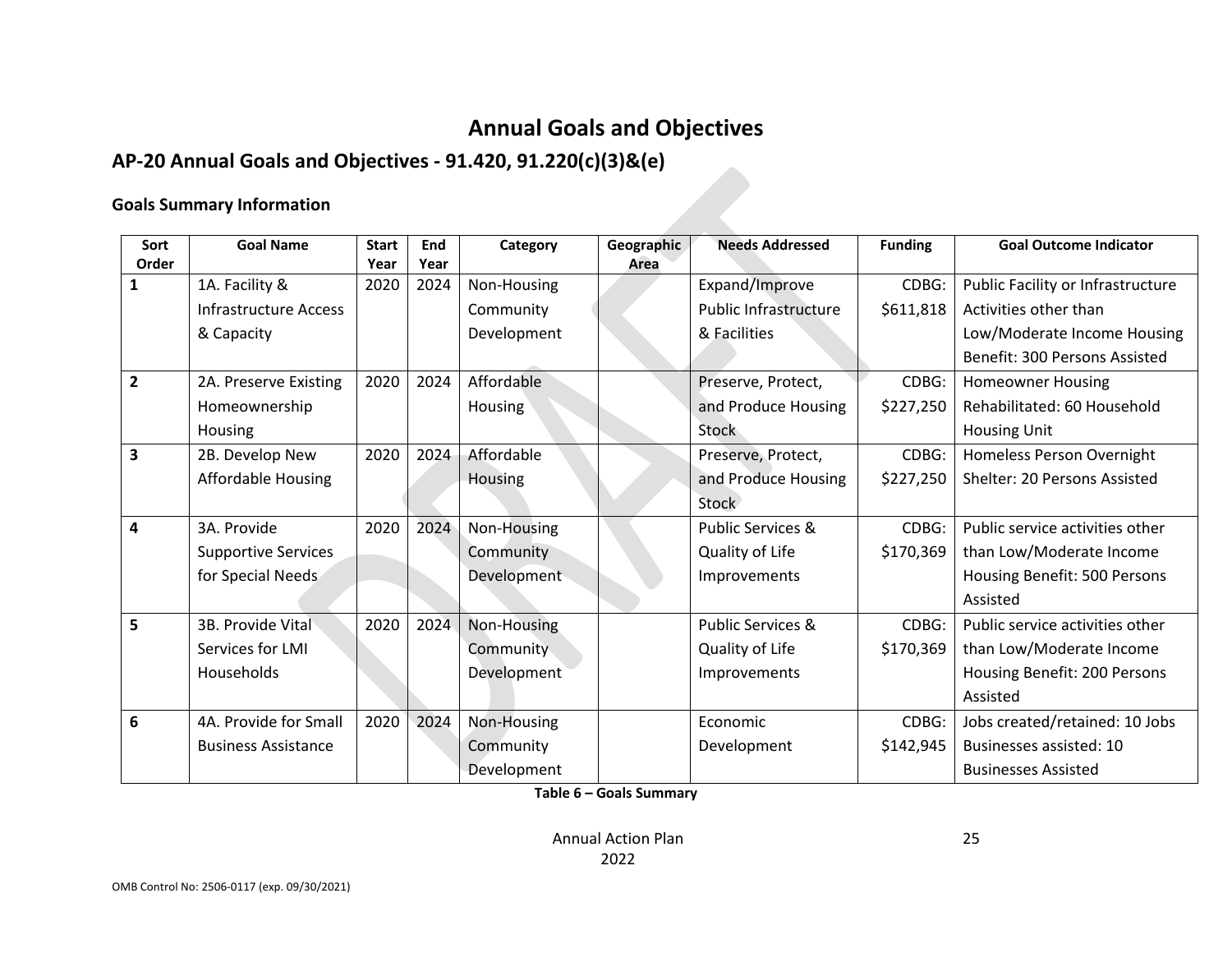#### **Goal Descriptions**

| $\mathbf{1}$            | <b>Goal Name</b>           | 1A. Facility & Infrastructure Access & Capacity                                                                                                                                                                                                                                                                                                                                                                                                                    |  |  |  |  |
|-------------------------|----------------------------|--------------------------------------------------------------------------------------------------------------------------------------------------------------------------------------------------------------------------------------------------------------------------------------------------------------------------------------------------------------------------------------------------------------------------------------------------------------------|--|--|--|--|
|                         | Goal<br><b>Description</b> | Expand public infrastructure and access to public infrastructure and facilities through development activities for LMI<br>persons and households. Public infrastructure activities include improvements to infrastructure in the jurisdiction such as<br>roadway resurfacing and improvements to curbs and ramps on sidewalks for ADA compliance. Public facilities may<br>include neighborhood facilities, community centers and parks and recreation facilities. |  |  |  |  |
| $\mathbf{2}$            | <b>Goal Name</b>           | 2A. Preserve Existing Homeownership Housing                                                                                                                                                                                                                                                                                                                                                                                                                        |  |  |  |  |
|                         | Goal<br><b>Description</b> | Retain homeownership opportunities for existing homeowners who fall within vulnerable categories, such as seniors or<br>veterans living on fixed incomes, through home repair programs.                                                                                                                                                                                                                                                                            |  |  |  |  |
| $\overline{\mathbf{3}}$ | <b>Goal Name</b>           | 2B. Develop New Affordable Housing                                                                                                                                                                                                                                                                                                                                                                                                                                 |  |  |  |  |
|                         | Goal<br><b>Description</b> | Fund acquisition, disposition, and/or clearance for affordable housing and temporary shelter.                                                                                                                                                                                                                                                                                                                                                                      |  |  |  |  |
| 4                       | <b>Goal Name</b>           | 3A. Provide Supportive Services for Special Needs                                                                                                                                                                                                                                                                                                                                                                                                                  |  |  |  |  |
|                         | Goal<br><b>Description</b> | Homelessness prevention and supportive services                                                                                                                                                                                                                                                                                                                                                                                                                    |  |  |  |  |
| 5 <sub>1</sub>          | <b>Goal Name</b>           | 3B. Provide Vital Services for LMI Households                                                                                                                                                                                                                                                                                                                                                                                                                      |  |  |  |  |
|                         | Goal<br><b>Description</b> | Public services for LMI households including legal and educational services                                                                                                                                                                                                                                                                                                                                                                                        |  |  |  |  |
| 6                       | <b>Goal Name</b>           | 4A. Provide for Small Business Assistance                                                                                                                                                                                                                                                                                                                                                                                                                          |  |  |  |  |
|                         | Goal<br><b>Description</b> | Economic development activities including small business technical assistance, training, and grants.                                                                                                                                                                                                                                                                                                                                                               |  |  |  |  |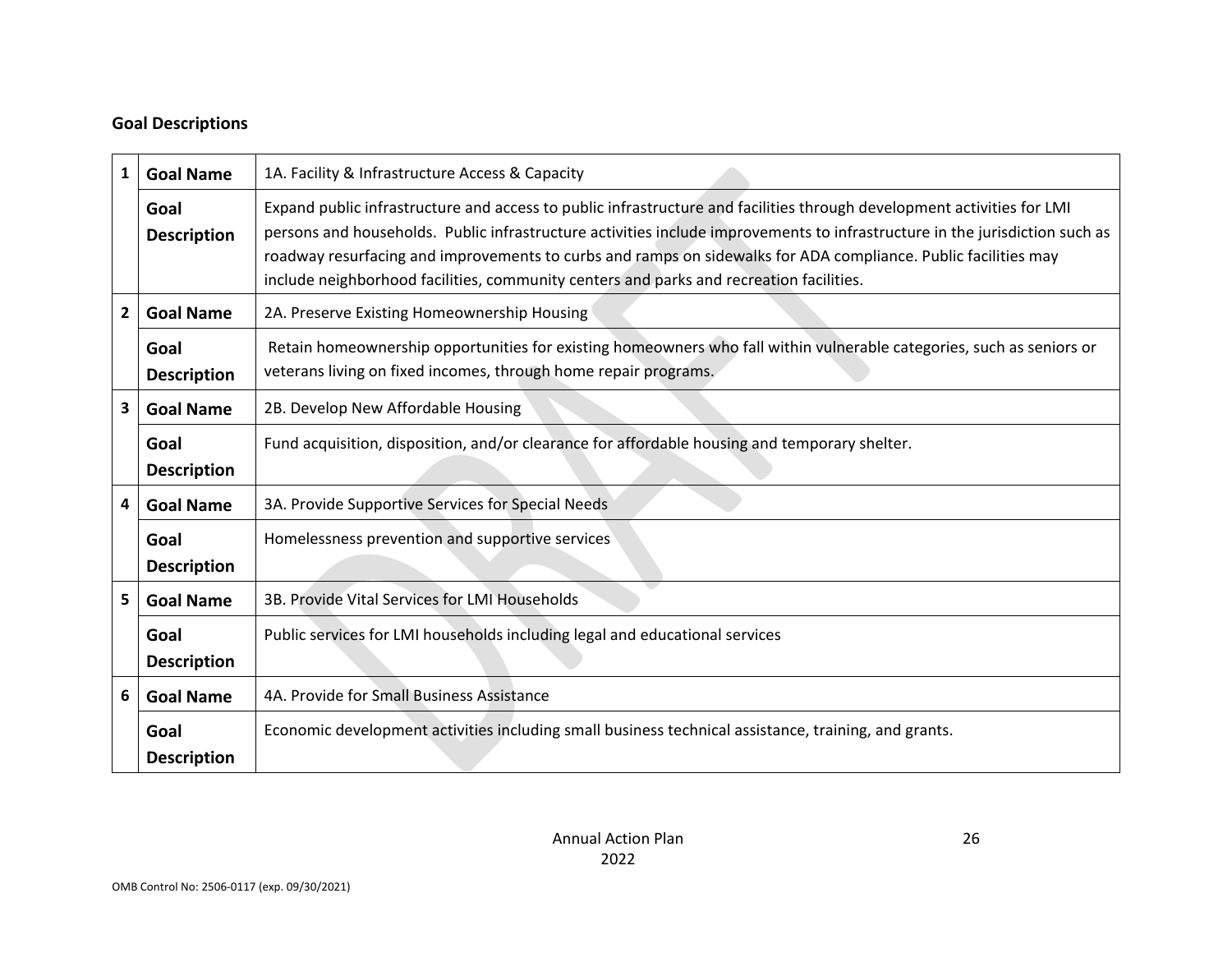## **AP-35 Projects - 91.420, 91.220(d)**

#### **Introduction**

The following projects are CDBG eligible activities that will meet a HUD national objective. All applicants for funding in each project (excluding administration and the City's fair housing activities) participated in the City's competitive funding process, in alignment with the City's Citizen Participation Plan. Final allocation amounts were authorized by City Council. Identified sub-grantees must comply with the local contracting standards and federal rules and regulations.

| #             | <b>Project Name</b>                           |
|---------------|-----------------------------------------------|
|               | CDBG: PY22 Administration (20%)               |
| $\mathcal{P}$ | CDBG: PY22 Public Facilities & Infrastructure |
| 3             | CDBG: PY22 Public Services (15%)              |
| 4             | <b>CDBG: PY22 Housing Programs</b>            |
|               | CDBG: PY22 Economic Development               |

**Table 7 – Project Information**

#### **Describe the reasons for allocation priorities and any obstacles to addressing underserved needs**

Allocation priorities align with Council's Strategic Roadmap. As directed by Council, CDBG Public Services will continue to be focused on housing/homelessness and the creation of economic and educational opportunity for poverty-level families, with a focus on continuing to help individuals, families, and local businesses recover from the COVID-19 pandemic. The priorities also align with the City's Let's House Hayward! Strategic Plan, which articulates goals, strategies, and actions for reducing homelessness in Hayward. Finally, the priorities align with the Analysis of Impediments to Fair Housing (AIFH), conducted in 2019. Through the AIFH, the City of Hayward committed to several activities to address fair housing issues and impediments. Many of these activities, such as allocating funding and resources to community based organizations that provide fair housing outreach and enforcement, are addressed through the City's allocation of CDBG funds.

These goals are broad in nature and capture a range of community impacts. The City makes every attempt to follow these goals when distributing the annual allocation of CDBG funds from HUD. Funding allocations for the 2022 program year focus on increasing economic development opportunities for those in need, providing public services, improving public infrastructure and public facilities, and increasing and maintaining the affordable housing supply in Hayward. Through guidance from the City's Community Services Commission and City Council, many activities funded within each of these projects are intended to reinforce these goals as individuals, families, and businesses deal with the economic, health, and social impacts of COVID-19.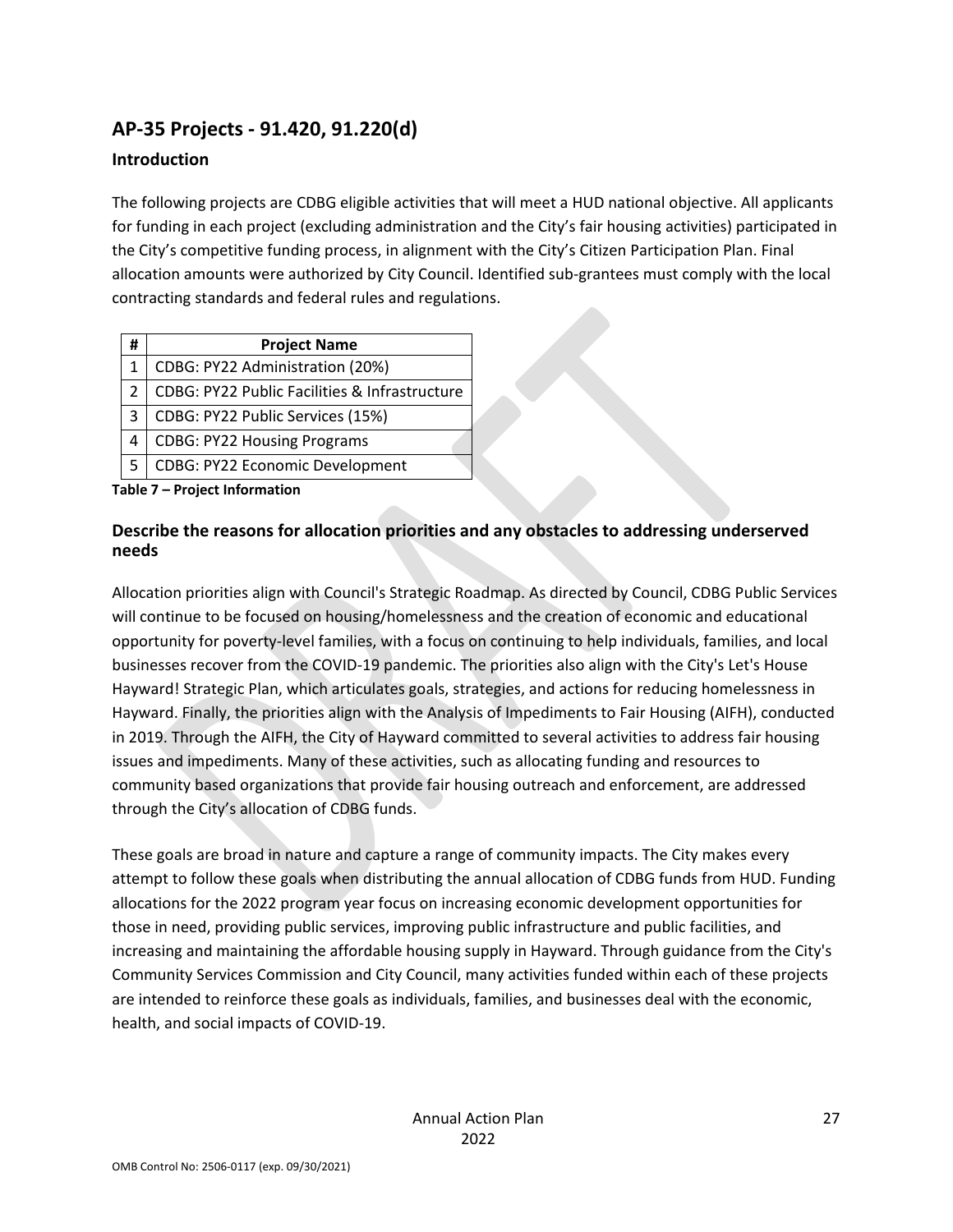## **AP-38 Project Summary**

## **Project Summary Information**

| $\mathbf{1}$ | <b>Project Name</b>                                                                                     | CDBG: PY22 Administration (20%)                                                                                                                                                                                                                                                         |  |  |
|--------------|---------------------------------------------------------------------------------------------------------|-----------------------------------------------------------------------------------------------------------------------------------------------------------------------------------------------------------------------------------------------------------------------------------------|--|--|
|              | <b>Target Area</b>                                                                                      |                                                                                                                                                                                                                                                                                         |  |  |
|              | <b>Goals Supported</b>                                                                                  | 1A. Facility & Infrastructure Access & Capacity<br>2A. Preserve Existing Homeownership Housing<br>2B. Develop New Affordable Housing<br>3A. Provide Supportive Services for Special Needs<br>3B. Provide Vital Services for LMI Households<br>4A. Provide for Small Business Assistance |  |  |
|              | <b>Needs Addressed</b>                                                                                  | Expand/Improve Public Infrastructure & Facilities<br>Preserve, Protect, and Produce Housing Stock<br>Public Services & Quality of Life Improvements<br><b>Economic Development</b>                                                                                                      |  |  |
|              | <b>Funding</b>                                                                                          | CDBG: \$315,000                                                                                                                                                                                                                                                                         |  |  |
|              | <b>Description</b>                                                                                      | Citywide administration of the CDBG program in PY 2021 and funding<br>for fair housing activities subject to the admin cap.                                                                                                                                                             |  |  |
|              | <b>Target Date</b>                                                                                      | 6/30/2023                                                                                                                                                                                                                                                                               |  |  |
|              | <b>Estimate the number</b><br>and type of families<br>that will benefit from<br>the proposed activities | N/A                                                                                                                                                                                                                                                                                     |  |  |
|              | <b>Location Description</b>                                                                             | Citywide                                                                                                                                                                                                                                                                                |  |  |
|              | <b>Planned Activities</b>                                                                               | Staff salaries, planning, general administration                                                                                                                                                                                                                                        |  |  |
| $\mathbf{2}$ | <b>Project Name</b>                                                                                     | CDBG: PY22 Public Facilities & Infrastructure                                                                                                                                                                                                                                           |  |  |
|              | <b>Target Area</b>                                                                                      |                                                                                                                                                                                                                                                                                         |  |  |
|              | <b>Goals Supported</b>                                                                                  | 1A. Facility & Infrastructure Access & Capacity                                                                                                                                                                                                                                         |  |  |
|              | <b>Needs Addressed</b>                                                                                  | Expand/Improve Public Infrastructure & Facilities                                                                                                                                                                                                                                       |  |  |
|              | <b>Funding</b>                                                                                          | CDBG: \$559,318                                                                                                                                                                                                                                                                         |  |  |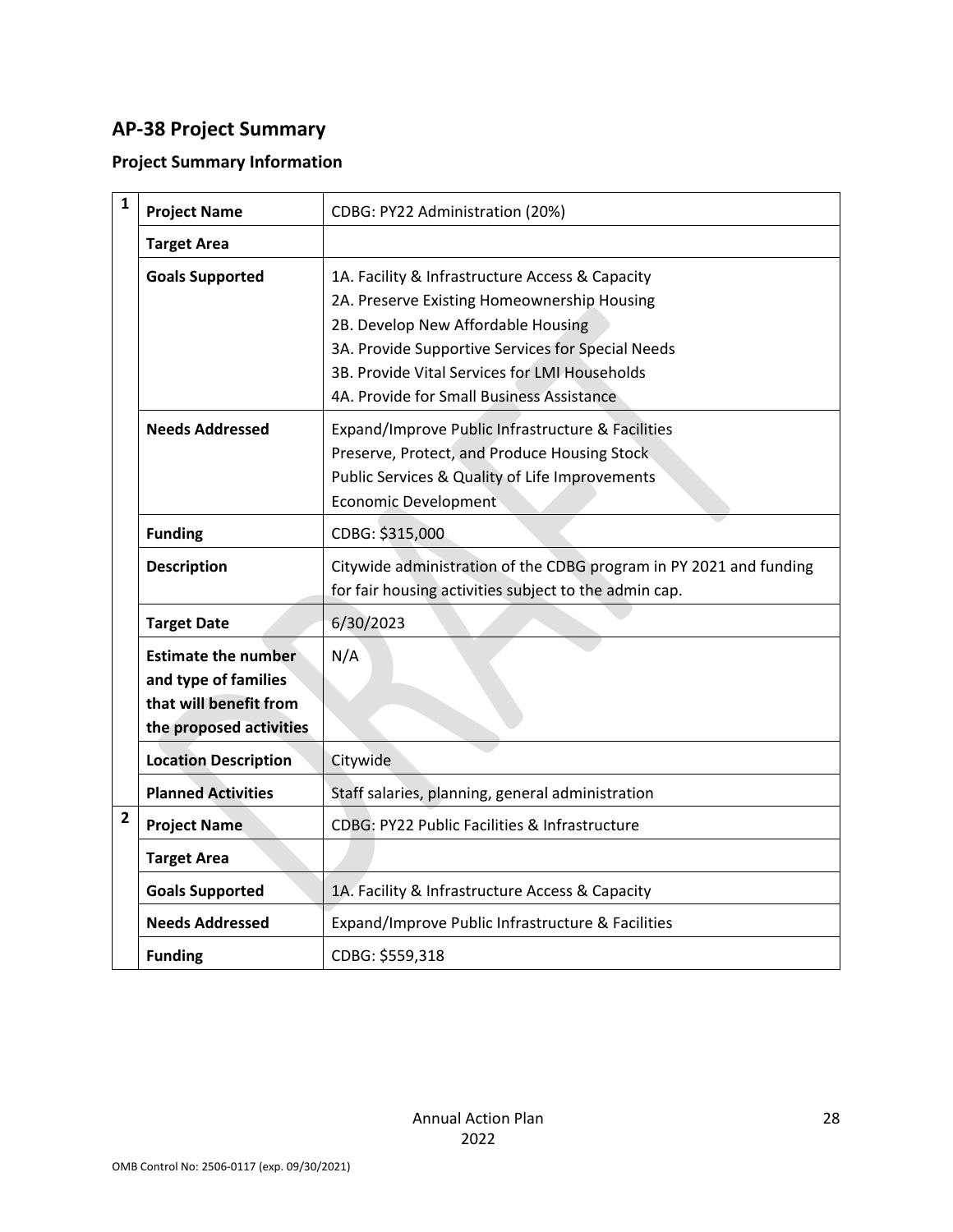|   | <b>Description</b>                                                                                      | The City will improve and expand access to public infrastructure<br>through development activities for LMI persons and households. Public<br>infrastructure activities include improvements to infrastructure in the<br>jurisdiction such as roadway resurfacing and improvements to curbs<br>and ramps on sidewalks for ADA compliance. The City will also expand<br>and improve access to public facilities through development activities<br>for LMI persons and households and for special needs population<br>(elderly, persons with a disability, victims of domestic abuse, etc.).<br>Public facilities may include neighborhood facilities, community centers<br>and parks and recreation facilities. |
|---|---------------------------------------------------------------------------------------------------------|---------------------------------------------------------------------------------------------------------------------------------------------------------------------------------------------------------------------------------------------------------------------------------------------------------------------------------------------------------------------------------------------------------------------------------------------------------------------------------------------------------------------------------------------------------------------------------------------------------------------------------------------------------------------------------------------------------------|
|   | <b>Target Date</b>                                                                                      | 6/30/2023                                                                                                                                                                                                                                                                                                                                                                                                                                                                                                                                                                                                                                                                                                     |
|   | <b>Estimate the number</b><br>and type of families<br>that will benefit from<br>the proposed activities | 300 people will be assisted through repairs and improvements to public<br>facilities.                                                                                                                                                                                                                                                                                                                                                                                                                                                                                                                                                                                                                         |
|   | <b>Location Description</b>                                                                             | Activities will occur city-wide.                                                                                                                                                                                                                                                                                                                                                                                                                                                                                                                                                                                                                                                                              |
|   | <b>Planned Activities</b>                                                                               | Neighborhood facilities, public facilities, and infrastructure<br>improvements                                                                                                                                                                                                                                                                                                                                                                                                                                                                                                                                                                                                                                |
| 3 | <b>Project Name</b>                                                                                     | CDBG: PY22 Public Services (15%)                                                                                                                                                                                                                                                                                                                                                                                                                                                                                                                                                                                                                                                                              |
|   | <b>Target Area</b>                                                                                      |                                                                                                                                                                                                                                                                                                                                                                                                                                                                                                                                                                                                                                                                                                               |
|   | <b>Goals Supported</b>                                                                                  | 3A. Provide Supportive Services for Special Needs<br>3B. Provide Vital Services for LMI Households                                                                                                                                                                                                                                                                                                                                                                                                                                                                                                                                                                                                            |
|   | <b>Needs Addressed</b>                                                                                  | Public Services & Quality of Life Improvements                                                                                                                                                                                                                                                                                                                                                                                                                                                                                                                                                                                                                                                                |
|   | <b>Funding</b>                                                                                          | CDBG: \$235,737                                                                                                                                                                                                                                                                                                                                                                                                                                                                                                                                                                                                                                                                                               |
|   | <b>Description</b>                                                                                      | The City will work to provide supportive services for low income and<br>special needs populations in the jurisdiction. Public services will target<br>LMI residents and may include services to address homelessness,<br>persons with physical and mental health disabilities, the elderly, and<br>the youth. Services may also include recreational programs for special<br>needs populations, and education, health, and legal services programs<br>for special needs households.                                                                                                                                                                                                                           |
|   | <b>Target Date</b>                                                                                      | 6/30/2023                                                                                                                                                                                                                                                                                                                                                                                                                                                                                                                                                                                                                                                                                                     |
|   | <b>Estimate the number</b><br>and type of families<br>that will benefit from<br>the proposed activities | 700 individuals and families will benefit from services including<br>homelessness prevention and supportive services, education, food<br>security, and legal services.                                                                                                                                                                                                                                                                                                                                                                                                                                                                                                                                        |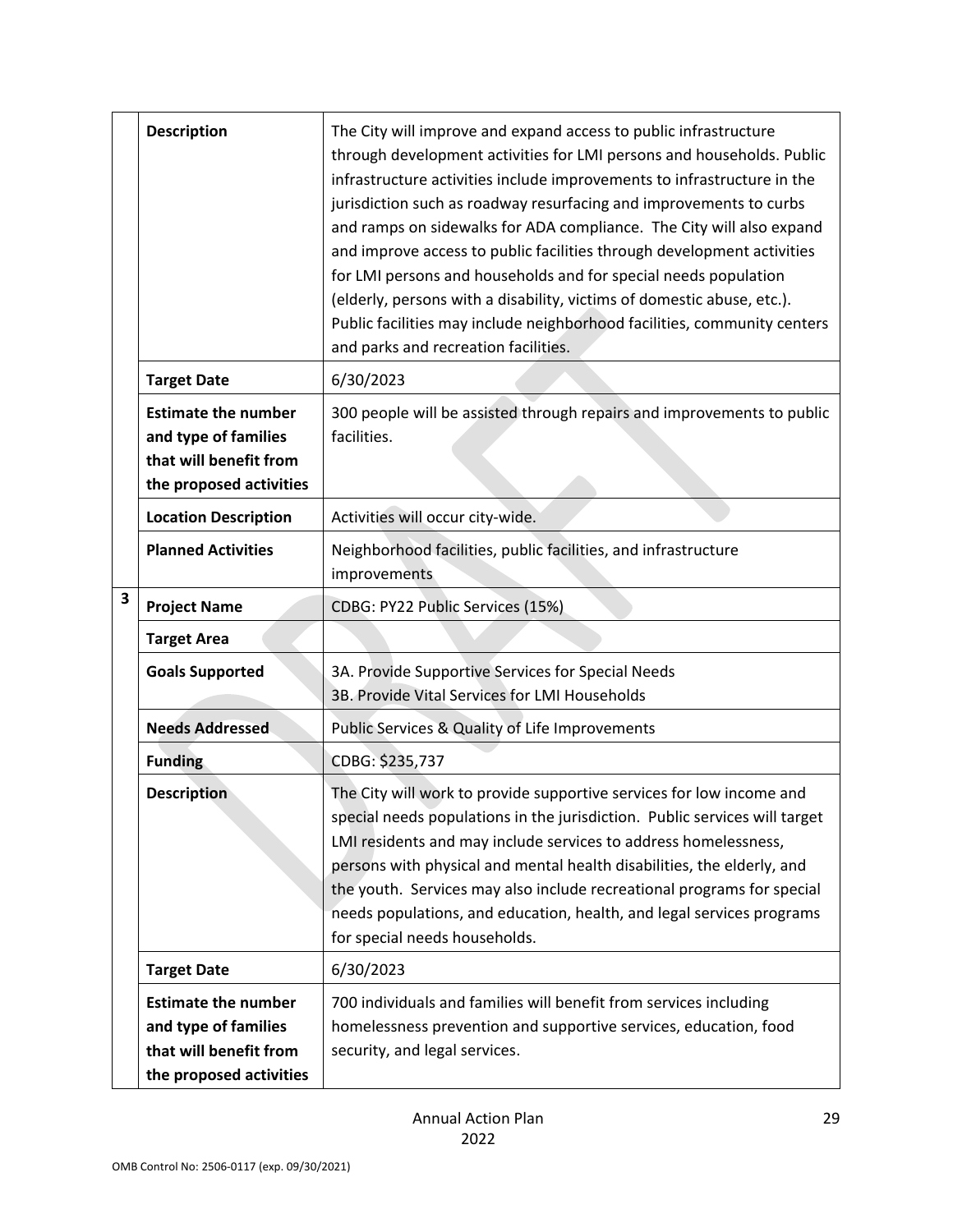|   | <b>Location Description</b>                                                                             | Activities will occur city-wide.                                                                                                                                                                                                                                      |
|---|---------------------------------------------------------------------------------------------------------|-----------------------------------------------------------------------------------------------------------------------------------------------------------------------------------------------------------------------------------------------------------------------|
|   | <b>Planned Activities</b>                                                                               | Public service programs for LMI and special populations, including<br>homeless services, education services, legal services, and services to<br>support the elderly.                                                                                                  |
| 4 | <b>Project Name</b>                                                                                     | <b>CDBG: PY22 Housing Programs</b>                                                                                                                                                                                                                                    |
|   | <b>Target Area</b>                                                                                      |                                                                                                                                                                                                                                                                       |
|   | <b>Goals Supported</b>                                                                                  | 2A. Preserve Existing Homeownership Housing<br>2B. Develop New Affordable Housing                                                                                                                                                                                     |
|   | <b>Needs Addressed</b>                                                                                  | Preserve, Protect, and Produce Housing Stock                                                                                                                                                                                                                          |
|   | <b>Funding</b>                                                                                          | CDBG: \$349,500                                                                                                                                                                                                                                                       |
|   | <b>Description</b>                                                                                      | Provide for owner occupied housing rehabilitation and minor home<br>repair for LMI households. The City will also acquire new and demolish<br>old properties to create opportunities for new affordable development.<br>These activities will benefit LMI households. |
|   | <b>Target Date</b>                                                                                      | 6/30/2023                                                                                                                                                                                                                                                             |
|   | <b>Estimate the number</b><br>and type of families<br>that will benefit from<br>the proposed activities | 60 units owned by low-income households will receive grants for<br>rehabilitation or minor repairs and 30 people will have access to<br>temporary shelter.                                                                                                            |
|   | <b>Location Description</b>                                                                             |                                                                                                                                                                                                                                                                       |
|   | <b>Planned Activities</b>                                                                               | Housing rehabilitation and minor repairs; and acquisition, demolition,<br>and clearance to support construction of affordable housing and<br>temporary shelter.                                                                                                       |
| 5 | <b>Project Name</b>                                                                                     | <b>CDBG: PY22 Economic Development</b>                                                                                                                                                                                                                                |
|   | <b>Target Area</b>                                                                                      |                                                                                                                                                                                                                                                                       |
|   | <b>Goals Supported</b>                                                                                  | 4A. Provide for Small Business Assistance                                                                                                                                                                                                                             |
|   | <b>Needs Addressed</b>                                                                                  | <b>Economic Development</b>                                                                                                                                                                                                                                           |
|   | <b>Funding</b>                                                                                          | CDBG: \$90,445                                                                                                                                                                                                                                                        |
|   | <b>Description</b>                                                                                      | The City will provide economic development support using funds to<br>assist small businesses in the jurisdiction. Activities will include small<br>business grants, and employment programs to create or retain<br>permanent jobs.                                    |
|   | <b>Target Date</b>                                                                                      | 6/30/2023                                                                                                                                                                                                                                                             |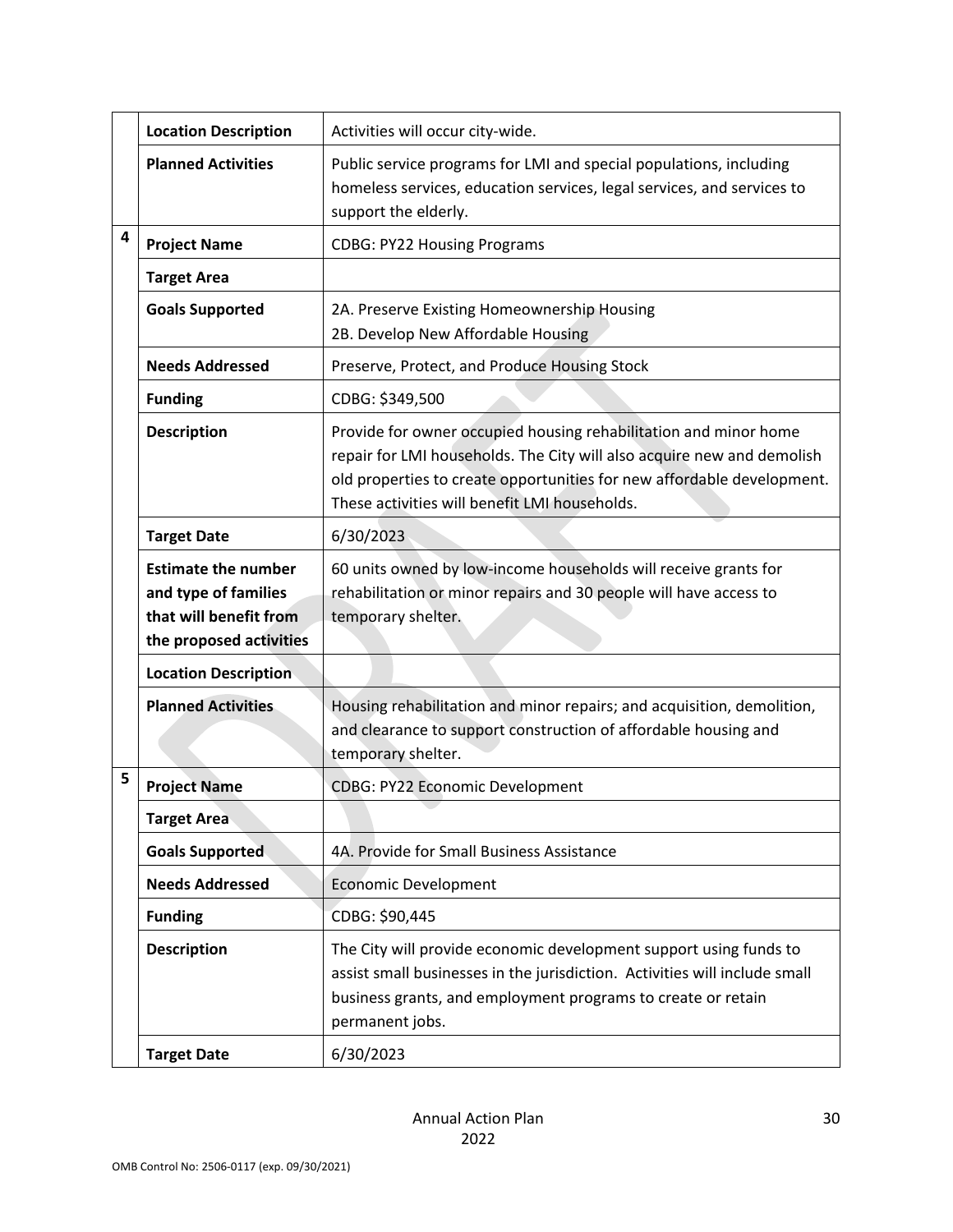| <b>Estimate the number</b><br>and type of families<br>that will benefit from<br>the proposed activities | 10 small businesses will receive grants and 10 jobs will be<br>created/retained.                                                                                                                                    |
|---------------------------------------------------------------------------------------------------------|---------------------------------------------------------------------------------------------------------------------------------------------------------------------------------------------------------------------|
| <b>Location Description</b>                                                                             | Activities will occur city-wide.                                                                                                                                                                                    |
| <b>Planned Activities</b>                                                                               | Small Business Assistance Program (façade improvement program,<br>small business grants, employment programs to create or retain<br>permanent jobs), and training and technical assistance for small<br>businesses. |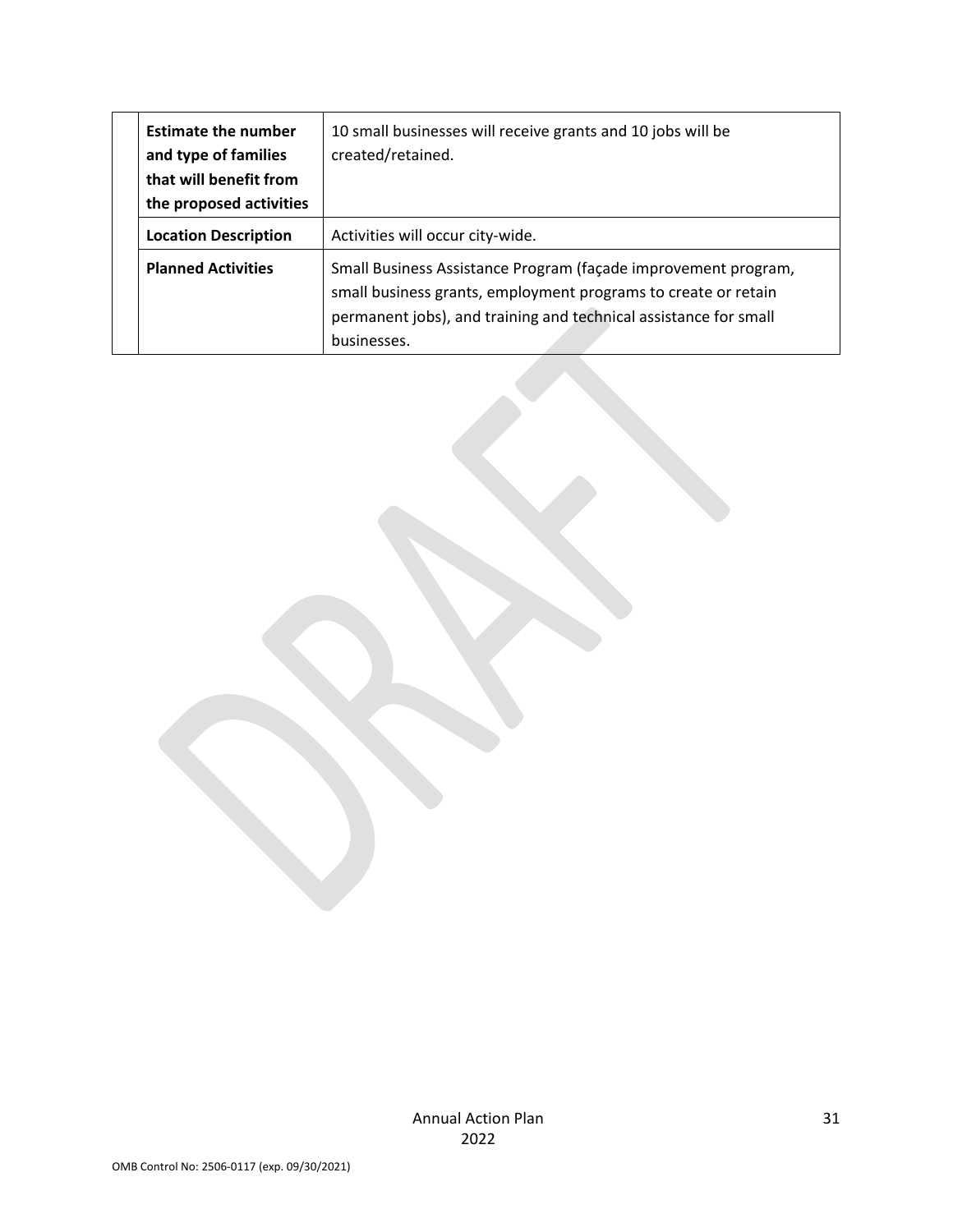## **AP-50 Geographic Distribution - 91.420, 91.220(f)**

## **Description of the geographic areas of the entitlement (including areas of low-income and minority concentration) where assistance will be directed**

Allocation of CDBG funds focuses on serving low- and moderate-income residents to ensure that they have the same access to opportunities as their neighbors. The City does not allocate funding strictly based on geographic boundaries. The City does recognize that some areas of Hayward are historically underserved and encourages applicants for funding to ensure individuals in those lower-income Census tracts are included in service provision.

#### **Geographic Distribution**

#### **Rationale for the priorities for allocating investments geographically**

Activities are funded based on feasibility and eligibility and participants of funded programs are identified based on eligibility, not where they live in Hayward.

#### **Discussion**

Hayward is committed to creating a community in which all residents have access to the housing, services, and resources they need to thrive. Through funding activities that meet the needs of the most vulnerable, the City enables its trusted community partners who possess deep and often personal, lived experience understanding, to meet the most vulnerable where they are at throughout the City.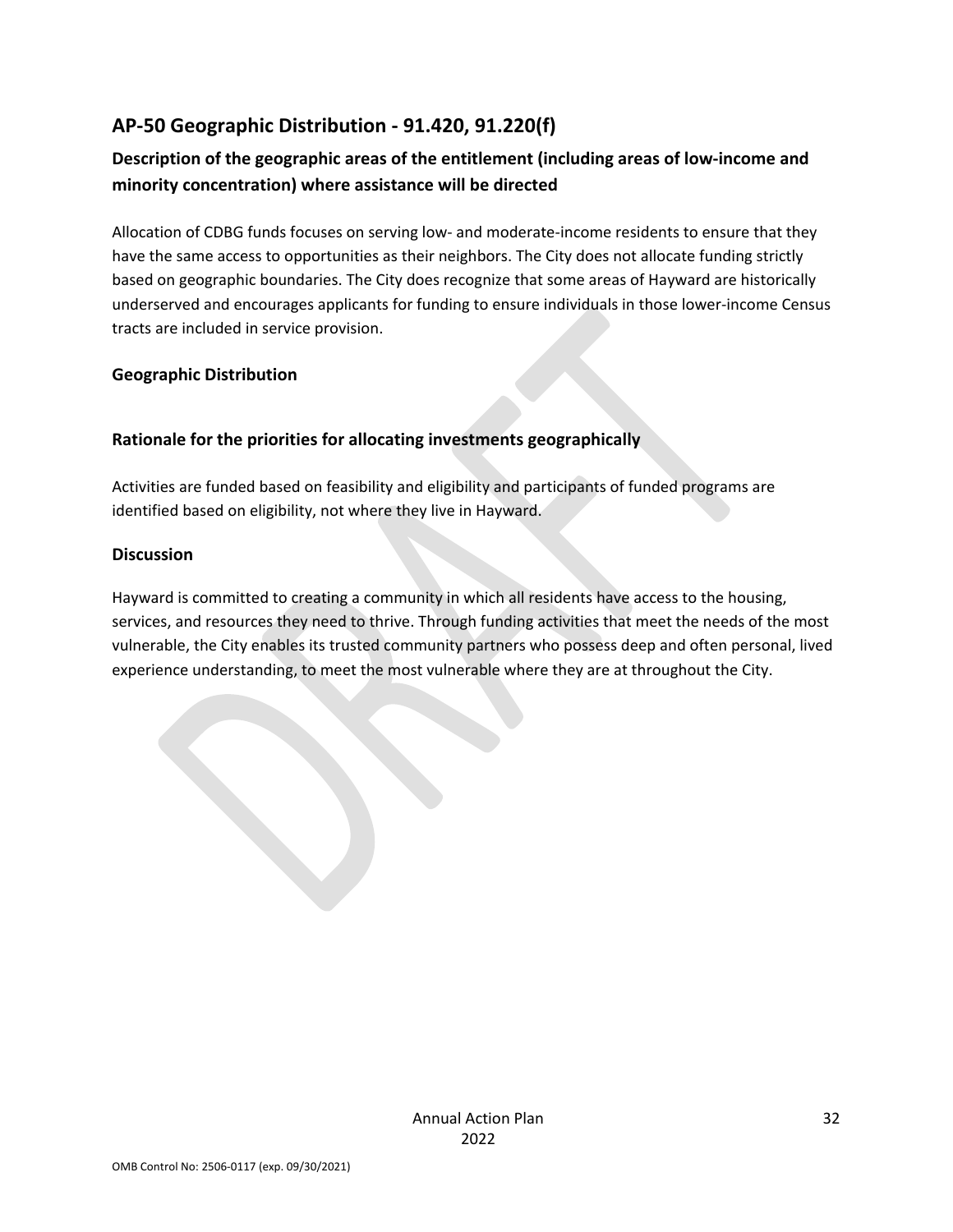## **AP-75 Barriers to affordable housing -91.420, 91.220(j) Introduction**

The City will foster and preserve existing multifamily and single family affordable rental and ownership housing for low and moderate-income households. To support multifamily development of affordable rental housing, the City plans to release a notice of funding availability to award City funds to multifamily affordable housing developments and leverage other public and private funds early in Program Year 2022. The process will expand the City's relationship with affordable housing developers to increase development of affordable housing and identify a clear pipeline for affordable housing in the City.

In November 2017, the City amended the Affordable Housing Ordinance which requires developers to either provide affordable units or pay an in-lieu fee. Developers that include affordable units be required to restrict 7.5 to 10 percent of the ownership units, depending on density of the project, as affordable for moderate income households and restrict six percent of the rental units as affordable to low and extremely low-income households. Additionally, to preserve existing multifamily affordable housing, the City will be facilitating recapitalization of existing affordable housing developments in exchange for the extension of regulatory terms. The City is also beginning work on a program to help non-profit agencies acquire tax defaulted properties to increase available affordable housing supply. As established in the City's Strategic Roadmap, staff will also continue to evaluate the effectiveness of the amended Affordable Housing Ordinance, with plans to conduct a feasibility study during Program Year 2022.

Existing single-family housing stock occupied by lower-income households will be preserved by rehabilitating single-family owner-occupied homes and mobile homes. The Accessory Dwelling Unit (ADU) program will provide additional housing on single family properties creating by legalizing such units and providing these units as alternate affordable housing options.

The City will also continue funding services to address housing discrimination and other fair housing violations, in line with the goals outlined in the regional Analysis of Impediments to Fair Housing. Subrecipient housing counselors will investigate then intervene or mediate fair housing complaints and conduct a fair housing audit to determine where future local efforts and strategies should be focused. They will also conduct workshops and share resources for the City to post at in-person kiosks and online. Additionally, as part of the annual CAPER process, the City will work with sub-recipient housing counselor agencies to understand how to improve fair housing services and access to those services in Hayward.

Finally, during Program Year 2022, the City will continue working on its Housing Element, Environmental Justice Element and updated Climate Action Plan, due to the State in January 2023. This in-depth, community-informed process will help inform staff's understanding of barriers to affordable housing in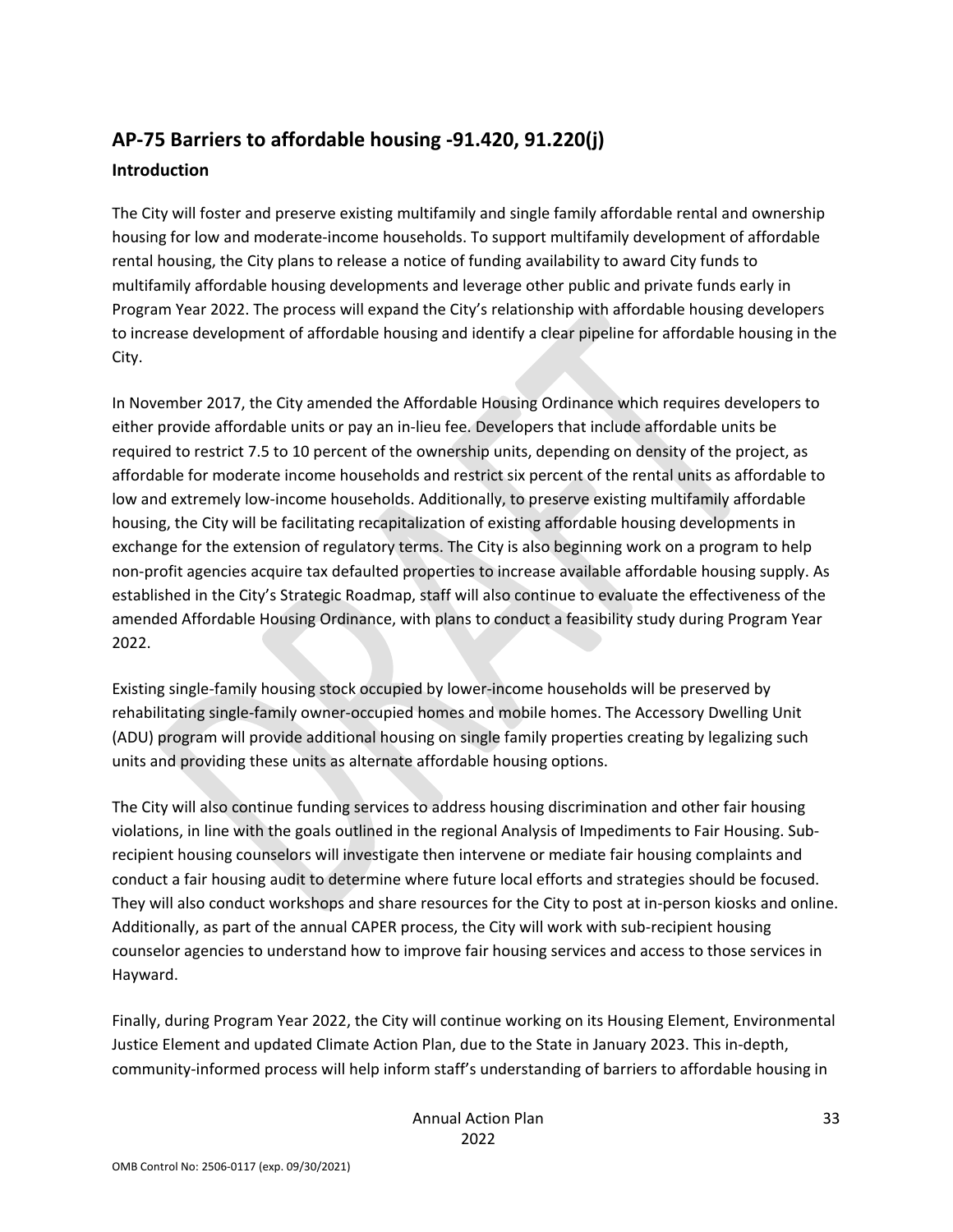Hayward.

**Actions it planned to remove or ameliorate the negative effects of public policies that serve as barriers to affordable housing such as land use controls, tax policies affecting land, zoning ordinances, building codes, fees and charges, growth limitations, and policies affecting the return on residential investment**

Many factors inhibit the development of affordable housing in Hayward including the high cost of land, construction costs, cost of development financing, cost of financing for homebuyers, development fees and process. City staff actively work to understand and address these barriers. In Fall of 2020, the City commissioned a displacement study to better understand the specific affordable housing needs and what barriers may be creating disparate impacts among those at risk of or experiencing displacement. Further, in Program Year 2022, the City plans to commission a feasibility analysis to understand how any changes to the existing Affordable Housing Ordinance may impact housing production.

Additionally, through its Let's House Hayward! Strategic Plan process, the City has included an activity to identify zoning barriers to innovative affordable housing development projects. This work is ongoing as part of the Housing Element process, which will be completed in January 2023.

#### **Discussion**

The City of Hayward intends to extend affordable housing opportunities through the in-house Housing Rehabilitation Program, as well as through funding agencies that provide homeless outreach and permanent supportive housing. The City is also working to build a pipeline of projects through 1) its affordable housing development notice of funding availability and 2) its Let's House Hayward! Strategic Plan. Both of these important activities will identify "shovel ready" development and shelter projects to support the City as it works to increase availability of affordable housing and reduce the risk of displacement and homelessness. Concurrent with this ongoing work, the City will use findings from the planned feasibility study to understand how existing and potential changes to existing affordable housing development policy may impact production of housing, including affordable housing.

Through the Alameda County HOME Consortium, the City is projected to receive HOME funds to help make additional affordable housing resources available to low-income Hayward residents. The City also applied for State Homekey funding in Program Year 2021 and, as of the drafting of this Action Plan, is awaiting an award decision. If awarded, funds will contribute to construction and operation of affordable housing for individuals experiencing homelessness. The City will also likely apply for the next round of Homekey funding, anticipated to be released in September 2022.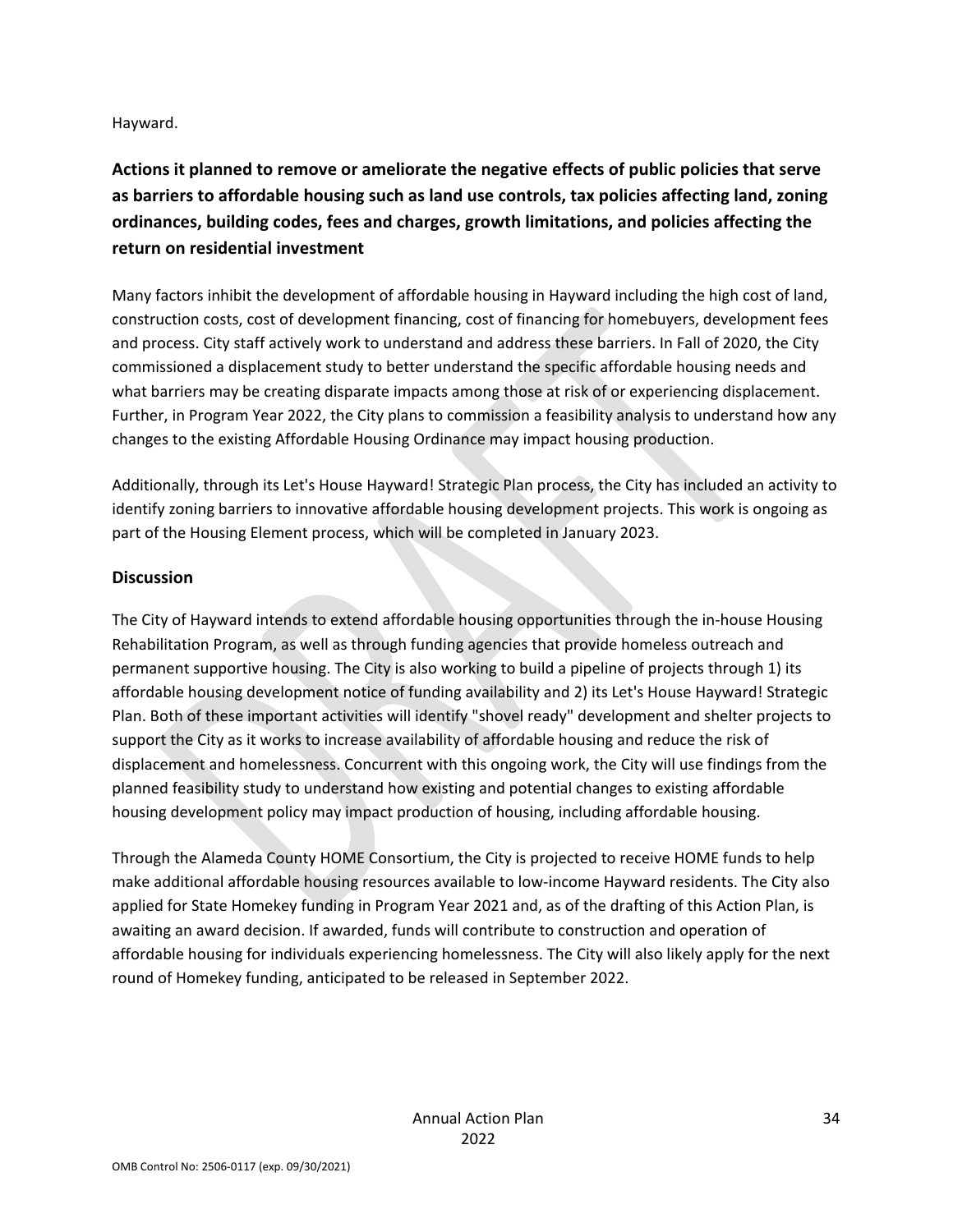## **AP-85 Other Actions - 91.420, 91.220(k)**

#### **Introduction**

The City of Hayward will be undertaking and funding several programs throughout FY 2022-2023 to meet the needs of underserved communities, foster and maintain affordable housing, reduce leadbased paint hazards, reduce the number of poverty-level families, foster public private partnerships, and increase institutional structure.

#### **Actions planned to address obstacles to meeting underserved needs**

Providing services for populations with underserved needs is a high priority for the City of Hayward, understanding that increased access to services can prevent these individuals from becoming homeless, increase quality of life and opportunity, and support the City's anti-poverty strategy. The City will continue to utilize its General Fund as well as a portion of the City's American Rescue Plan Act allocation to provide direct resources while participating with other jurisdictions to jointly fund nonhousing service-enriched projects that benefit Hayward residents with special needs.

#### **Actions planned to foster and maintain affordable housing**

The City will preserve existing affordable rental and ownership housing for low and moderate-income households. Existing single-family housing stock occupied by lower-income households will be preserved by rehabilitating single-family owner-occupied homes and mobile homes. The City will also fund services to address housing discrimination. Sub-recipient housing counselors will investigate then intervene or mediate fair housing complaints and conduct a fair housing audit to determine where future local efforts and strategies should be focused. The City will foster the current relationships with non-profit housing development organizations such as Eden Housing and Allied Housing to leverage those relationships into new affordable housing opportunities.

#### **Actions planned to reduce lead-based paint hazards**

Per the Alameda County Lead Abatement Program, Hayward has approximately 34,700 pre-1978 housing units. These units may contain lead-based paint. In accordance with the HUD/EPA regulations, City code enforcement staff receive certification as Lead Supervisors. These staff members implement the lead regulations affecting property rehabilitation with CDBG funds. The EPA's Renovation, Repair, and Painting (RRP) Rule, which affects HUD-funded residential rehabilitation, went into effect on April 22, 2010, and the City has modified its contracting and rehabilitation procedures to comply with the regulations.

#### **Actions planned to reduce the number of poverty-level families**

A key component of the City of Hayward's anti-poverty strategy is to collaborate with other agencies

Annual Action Plan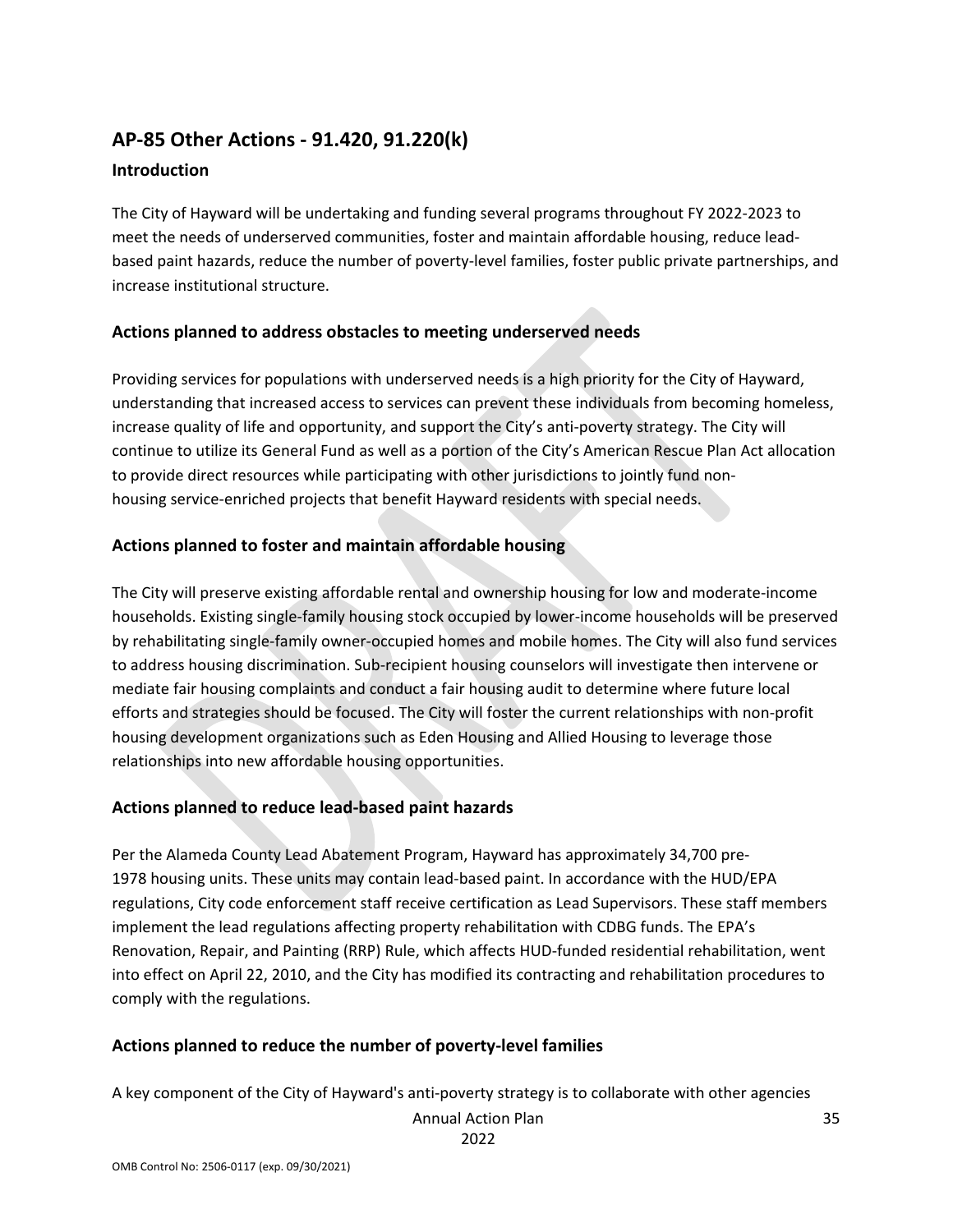whose focus is improving opportunities for low-income families, youth, single adults, and persons with disabilities who need shelter, prevention, and intervention activities to improve their lives. The City will collaborate with a number of these public partners and fund non-profit organizations in implementing innovative programs to meet these needs. Partners include the City's public library, local food banks and food pantries, non-profit legal services providers such as Centro Legal de la Raza and Family Violence Law Center, homeless services providers such as Bay Area Community Services and Abode Services, and shelter providers such as Ruby's Place and the Alliance for Community Wellness.

#### **Actions planned to develop institutional structure**

The City of Hayward implements housing and community development programs within a structure that includes various public and private agencies and organizations. Additionally, the City regularly monitors progress on activities to be carried out in the Action Plan to ensure compliance with program requirements. The overall process begins with the identification of needs, soliciting and evaluating applications for CDBG funding, and allocating resources. Through Agreements with subrecipients and Memoranda of Understanding (MOUs) with other public agencies, the City sets a benchmark by incorporating goal requirements and reporting procedures, timelines, and budgets against which performance is measured.

The executive leadership of the City of Hayward is committed to a well-trained and cross-trained workforce that provides opportunity for succession planning and talent development. Cross department working groups and initiatives allow for a greater understanding of available resources and skill sets, as well as breaking down silos that are often an issue in government accountability. Staff has undergone Results Based Accountability training, and are well versed in the Lean Innovation methodology.

#### **Actions planned to enhance coordination between public and private housing and social service agencies**

The City works closely with many private and nonprofit organizations on housing and community development activities. The City's grant funding process promotes collaboration and coordination between these organizations in the delivery of housing, community development and other public and social services to reduce duplication of effort and to maximize the use of limited public resources. The City extends its efforts to the primary health care institutions that serve Hayward residents on the delivery of, and access to, health care services. The City works in coordination with the Hayward Chamber of Commerce and many local and regional business representatives to address the economic and workforce development needs of the Hayward community.

#### **Discussion**

In addition to the agencies and programs funded through HUD-based grants, the City of Hayward funds several non-profit organizations and programs using City General Funds for Social. These funds

Annual Action Plan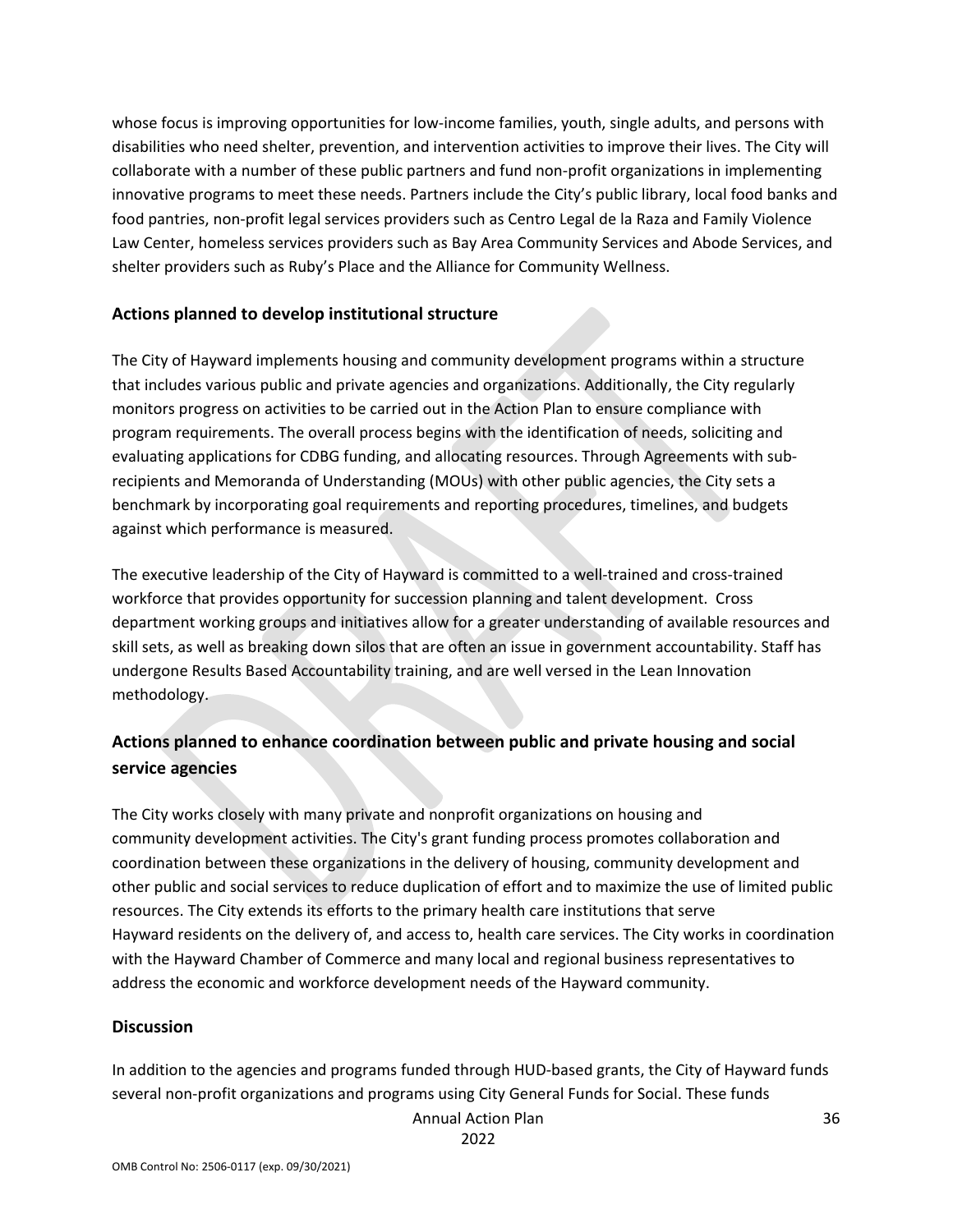supplement the FY 2022-2023 CDBG entitlement, allowing the City to support shelters for families and victims of domestic violence, after school programs, healthy meal programs for low-income seniors, and coordinated information and referral services among many others. As a one-time allocation, FY 2022- 2023 will also be supplemented with federal funds from the American Rescue Plan Act, which will be allocated by Council based on input from the CSC.

Alameda County Measure B and Measure BB sales tax funds of approximately \$860,000 will be utilized to provide specialized transportation services to seniors and disabled individuals. Services are restricted to the sole provision of transportation services for the above referenced populations. While these funds are restricted, they provide an important tool in improving the lives our senior and disabled Hayward residents outside of federal dollars.

Annual Action Plan 2022